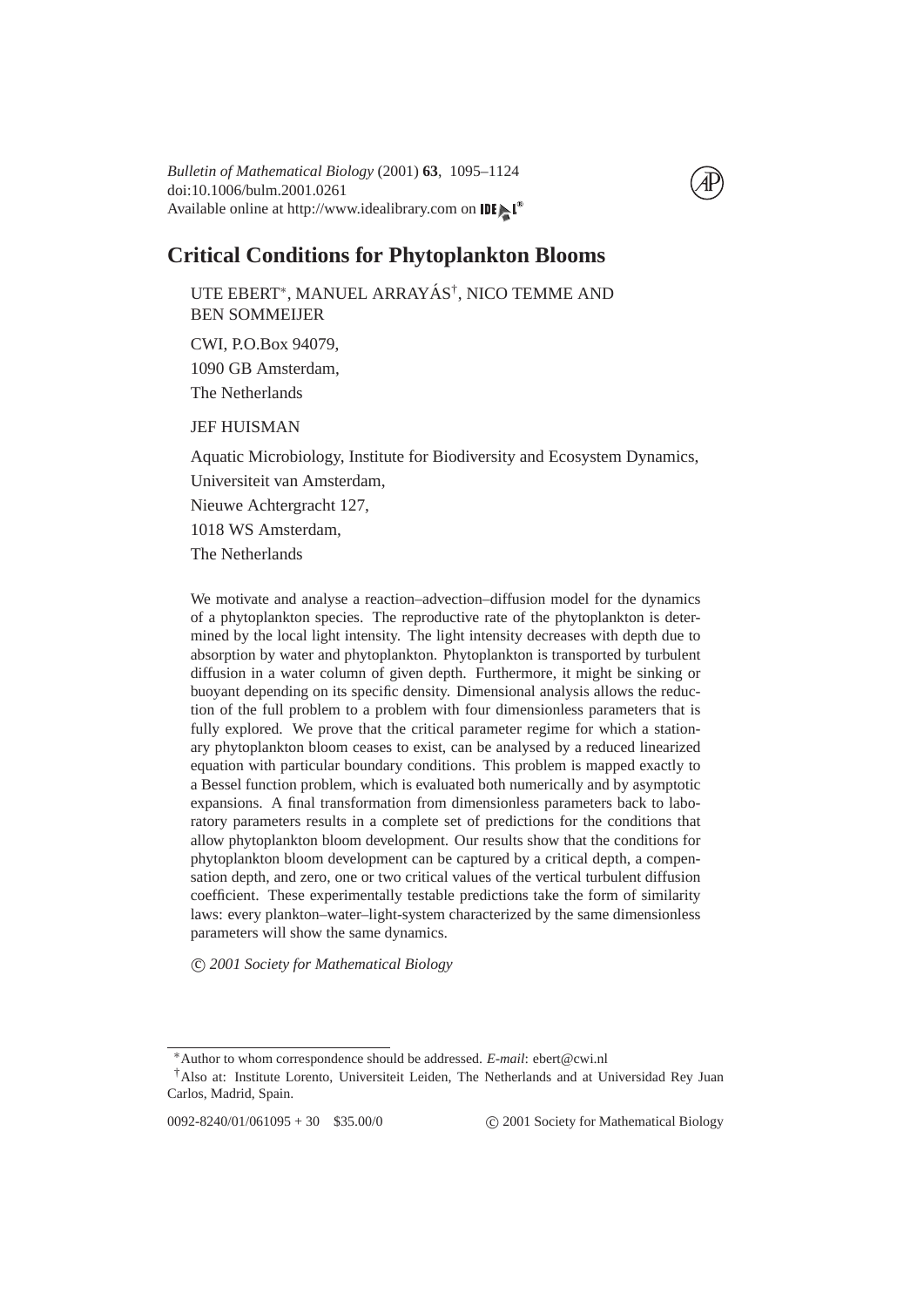#### **1. INTRODUCTION**

Phytoplankton, the microscopically small plants that drift in the water column of lakes and oceans, provide the basis of nearly all food webs in aquatic ecosystems. Phytoplankton species depend on light for their metabolism. Hence, phytoplankton populations need to stay close to the surface, since light availability decreases with depth. On the other hand, many phytoplankton species are heavier than water. They have a tendency to sink. Sinking phytoplankton populations play an important role in climate regulation, as they can act as a carbon pump. By means of their photosynthetic carbon fixation, phytoplankton extract carbon dioxide from the atmosphere, and they can export a considerable part of this carbon by sinking downwards into the ocean interior [\(Falkowski](#page-27-0) *et al.*, [1998;](#page-27-0) [Arrigo](#page-27-1) *et al.*, [1999;](#page-27-1) [DiTullio](#page-27-2) *et al.*, [2000\)](#page-27-2). Here we will consider light as the factor limiting the growth rate of sinking phytoplankton populations. Thereby, we implicitly assume that all other resources, like nitrogen, phosphorus, and iron, are in ample supply. The sinking of phytoplankton can be compensated by turbulent mixing, or it can be stopped at the bottom of the water column. Hence, the question arises whether in an aquatic system with given depth, given rate of turbulent mixing, and given light intensity at the surface, a particular phytoplankton population will survive. Even for a single species, a full answer to this question is still missing.

If a phytoplankton population can survive in the long run, we will say that there is phytoplankton 'bloom development'. For well-mixed aquatic systems with homogeneous phytoplankton density, conditions for phytoplankton bloom development have been extensively investigated by means of integro-differential equation models [\(Sverdrup,](#page-28-0) [1953;](#page-28-0) Platt *[et al.](#page-28-1)*, [1991;](#page-28-1) [Huisman and Weissing,](#page-28-2) [1994;](#page-28-2) [Weissing and Huisman,](#page-29-0) [1994\)](#page-29-0). Here, theory predicts that phytoplankton blooms can develop only if the depth of the well-mixed water column is less than a critical threshold value, generally known as the 'critical depth' in oceanography. If the depth of a mixed layer would exceed this critical depth, the average light intensity is too low to sustain a phytoplankton population. This theory for well-mixed systems is supported by extensive laboratory experiments [\(Huisman,](#page-27-3) [1999;](#page-27-3) [Huisman](#page-28-3) *[et al.](#page-28-3)*, [1999a\)](#page-28-3). Many, if not most, aquatic ecosystems are not well mixed, however. A few theoretical studies, using partial differential equation models, have investigated phytoplankton bloom development under incomplete mixing [\(Riley](#page-28-4) *[et al.](#page-28-4)*, [1949;](#page-28-4) [Shigesada and Okubo,](#page-28-5) [1981;](#page-28-5) [Totaro,](#page-28-6) [1989;](#page-28-6) [Britton and Timm,](#page-27-4) [1993\)](#page-27-4). In particular, recent numerical work considering neutrally buoyant phytoplankton led to the discovery of a critical threshold value for the vertical turbulent diffusion coefficient [\(Huisman](#page-28-7) *et al.*, [1999b](#page-28-7)[,c\)](#page-28-8). If turbulent diffusion remains below this threshold value, populations of neutrally buoyant phytoplankton can outgrow the vertical mixing rates, and maintain a position in the upper well-lit part of the water column. Thus, the critical-depth theory applicable to well-mixed systems no longer holds if turbulent diffusion is sufficiently low. This finding was based on numerical simulations. A rigorous mathematical analysis of the conditions that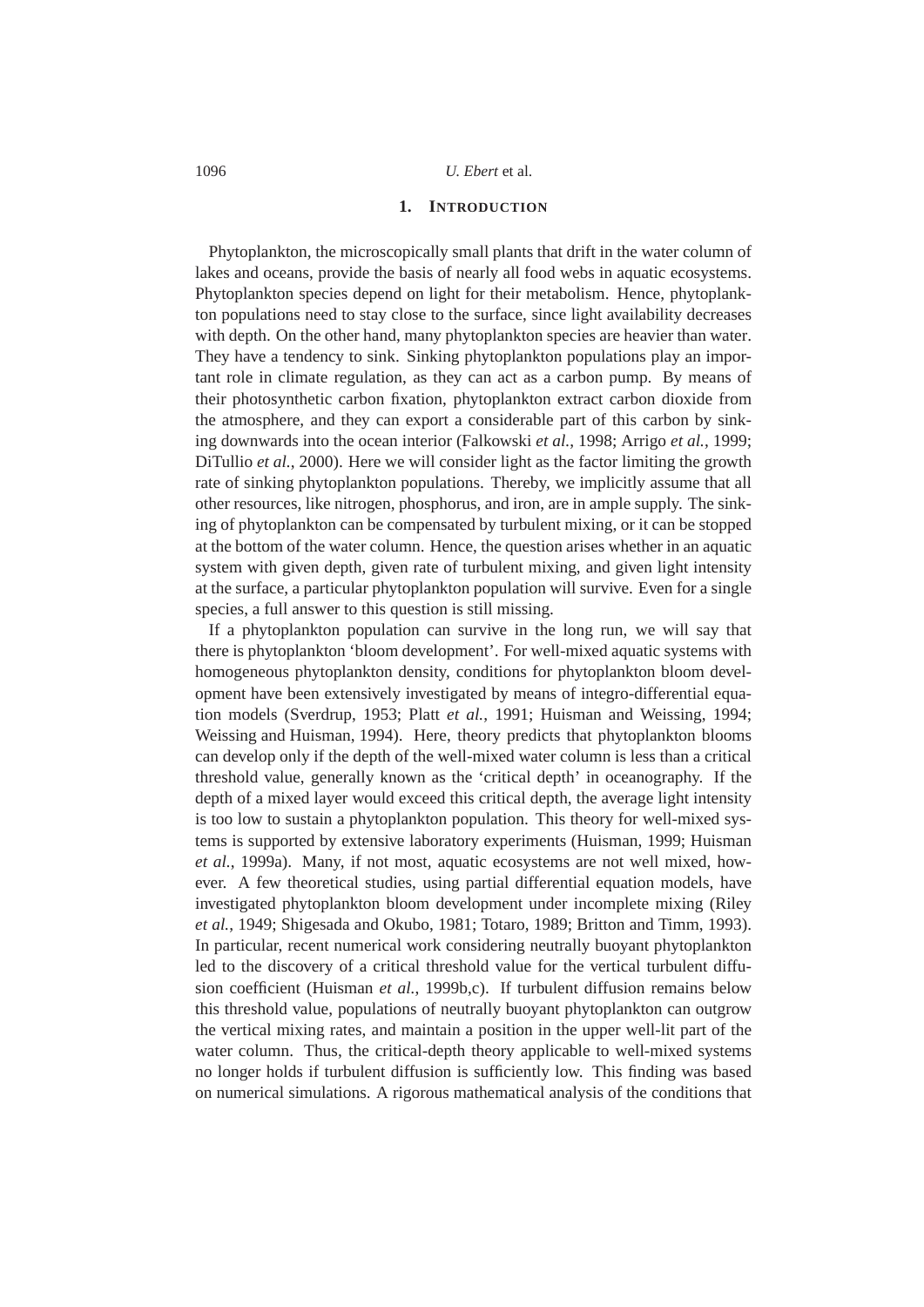allow phytoplankton bloom development under incomplete mixing is still lacking. In the present paper, we close this gap. Moreover, we generalize the analysis by including sinking or buoyancy of the phytoplankton. We analyse the long time survival conditions of a single phytoplankton species in the complete regime of possible physical parameters.

The paper is organized as follows: in Section [2,](#page-2-0) we introduce and motivate our model for one phytoplankton species. In Section [3,](#page-5-0) we perform a dimensional analysis that reduces the nine physical parameters of the problem to four dimensionless parameters called *A*, *B*, *C* and the dimensionless water-column depth *L*. In Section [4,](#page-6-0) we prove that the phase boundaries that determine phytoplankton bloom development can be derived from a reduced linearized equation with homogeneous boundary conditions. This is the key for a simple numerical procedure, developed and used in Section [5,](#page-11-0) that characterizes the critical conditions for phytoplankton blooms in terms of a maximal dimensionless water-column depth  $L^*$  =  $L^*(A, B, C)$ . In Section [6,](#page-13-0) we present our analytical results in terms of the dimensionless parameters. A key ingredient is the mapping of the linearized equation derived in Section [4](#page-6-0) onto a Bessel function problem with particular boundary conditions. This allows for the identification of several limit cases and for asymptotic expansions about them. In Section [7,](#page-17-0) we return from the dimensionless variables *A*, *B* and *C* to physical variables like the diffusion constant *D* or the light intensity *Iin* at the surface, and we discuss under which conditions a (bounded) maximal water depth  $H = H(D, I<sub>in</sub>)$  for a given phytoplankton species exists and how it can be derived from the previous analysis. Section [8](#page-24-0) contains summary and conclusion.

## **2. THE MODEL**

<span id="page-2-0"></span>We here introduce our model for a single phytoplankton species. The phytoplankton population density is taken as a continuous quantity, and variations in the directions parallel to the water surface are neglected. Let *s* denote the depth below the water surface, where *s* runs from 0 at the surface to some  $H > 0$  at the bottom, and let  $\omega(s, t)$  denote the phytoplankton population density at depth *s* and time *t*. The changes in population density then take, in general, the form of a partial differential equation

<span id="page-2-1"></span>
$$
\frac{\partial}{\partial t} \omega(s, t) + \frac{\partial}{\partial s} j_{\omega}(s, t) = \mathcal{S}(\omega(s, t)).
$$
\n(1)

This is the continuity equation for plankton, relating the local plankton density  $\omega$ to the local plankton flux density  $j_{\omega}$  and to the source term  $\mathcal{S}(\omega(s, t))$  accounting for reproduction and death of the plankton. Plankton does not cross the air–waterand the water–ground-interface, therefore the boundary conditions at  $s = 0$  and  $s = H$  are

<span id="page-2-2"></span>
$$
j_{\omega}(0, t) = 0
$$
 and  $j_{\omega}(H, t) = 0.$  (2)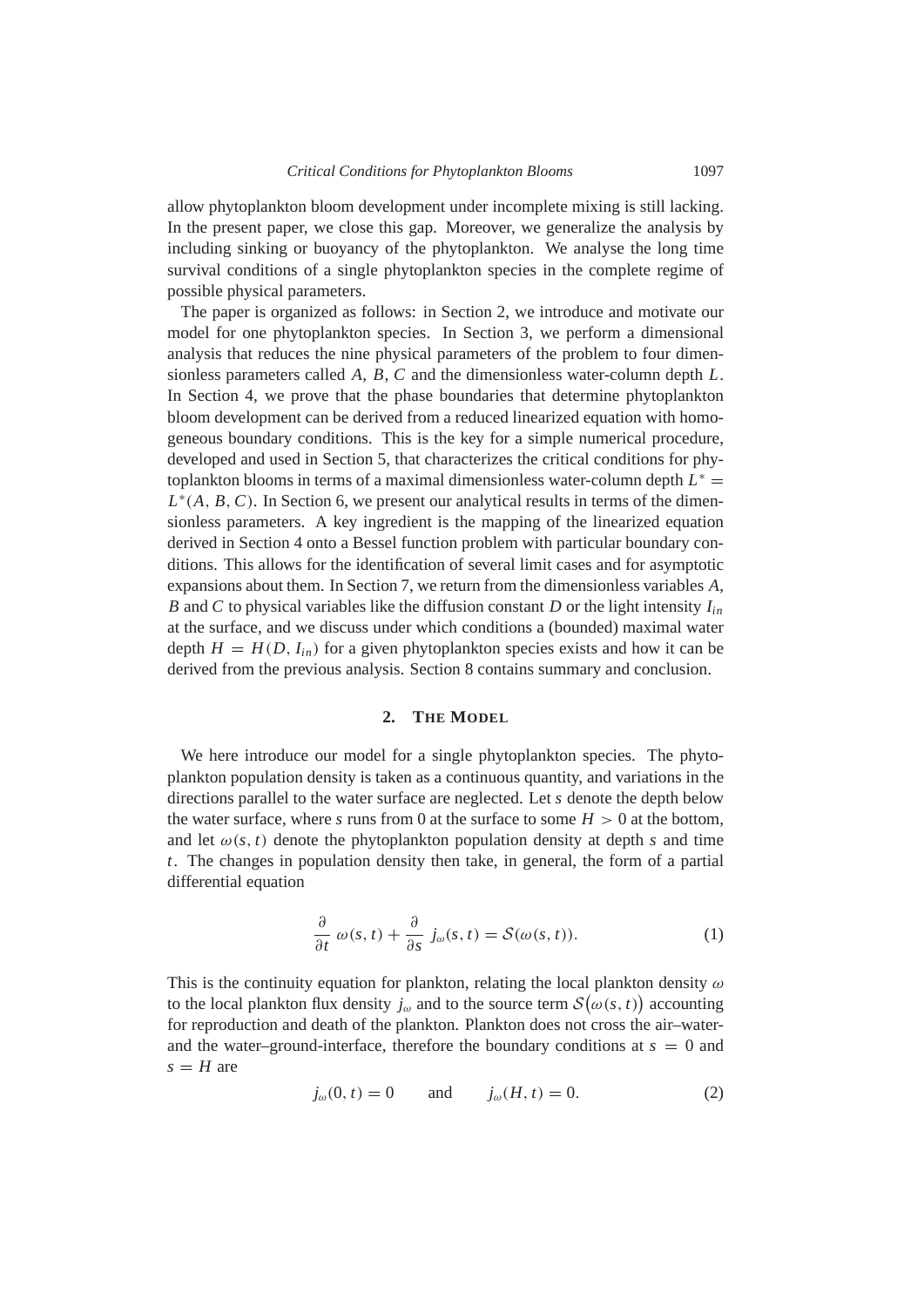For the plankton flux density, we use the simple approximation

<span id="page-3-0"></span>
$$
j_{\omega}(s,t) = -D \partial_s \omega(s,t) + v \omega(s,t). \tag{3}
$$

It is composed of an undirected diffusive motion  $-D\partial_{s}\omega$  that is driven by the plankton density gradient, and a directed motion  $v\omega$ . The diffusion can be just Brownian molecular diffusion if the water is macroscopically at rest, or it can mimic turbulent mixing of water. For planktonic cells the second effect is considered dominant, and *D* is called the turbulent diffusion coefficient [\(Okubo,](#page-28-9) [1980\)](#page-28-9). The approximation [\(3\)](#page-3-0) is valid for relatively low plankton densities, since effects of collective transport or the interaction of hydrodynamic flow fields when several cells are sinking or rising together in the same area, are neglected. Many phytoplankton species lack flagella or cilia, so they cannot swim actively and their motion is passive. This is the case to be considered here. Hence, the directed motion  $v\omega$  is due to a specific plankton density different from water. In the absence of diffusion, the drift velocity v can be approximated by Stokes' law [\(Landau and](#page-28-10) [Lifshitz,](#page-28-10) [1966;](#page-28-10) [Reynolds,](#page-28-11) [1984;](#page-28-11) [Denny,](#page-27-5) [1993\)](#page-27-5)

<span id="page-3-1"></span>
$$
v = \phi \frac{d^2}{18} \frac{(\rho_p - \rho_w) g}{\eta},
$$
\n(4)

where *g* is the earth's gravitational acceleration,  $\rho_p$  is the specific density of the phytoplankton species concerned,  $\rho_w$  is the density of water,  $\eta$  is the viscosity of water, and *d* is the diameter of a plankton cell. The parameter  $\phi$  is a numerical form factor which takes the particular shape of the object into account. For a spherical cell, we have  $\phi = 1$ . For a species heavier than water, the velocity v is positive, and the motion is downwards. If diffusion is nonvanishing, the laminar flow approximation of equation [\(4\)](#page-3-1) loses its validity, but dimensional analysis for the mean velocity due to the gravitational force  $\propto (\rho_p - \rho_w)$  *g* still yields a parameter dependence as in [\(4\)](#page-3-1), but with a different numerical factor  $\phi$ .

The density  $\rho_p$  of phytoplankton cells is a species-specific parameter. Species with gas vesicles, like some cyanobacteria, and species with a high oil content, like the green algae *Botryococcus*, have a lower density than water. They will float upwards  $(v < 0)$  and will be called buoyant. Because most cell components have a slightly higher density than water, most species that lack gas vesicles have a tendency to sink downwards slowly ( $v > 0$ ). According to the area factor  $d^2$ in [\(4\)](#page-3-1), larger cells will move faster than smaller ones. The smallest species, like *Chlorella*, *Synechococcus*, and *Prochlorococcus*, have almost no vertical velocity  $(v \approx 0)$ .

The source term for the reproduction and death rate in [\(1\)](#page-2-1) is approximated as

<span id="page-3-2"></span>
$$
S(\omega(s,t)) = g(I(s,t)) \omega(s,t), \qquad (5)
$$

where  $g(I(s, t))$  is the specific growth rate of phytoplankton as a function of light intensity  $I(s, t)$ . This form implies that all nutrients are sufficiently available so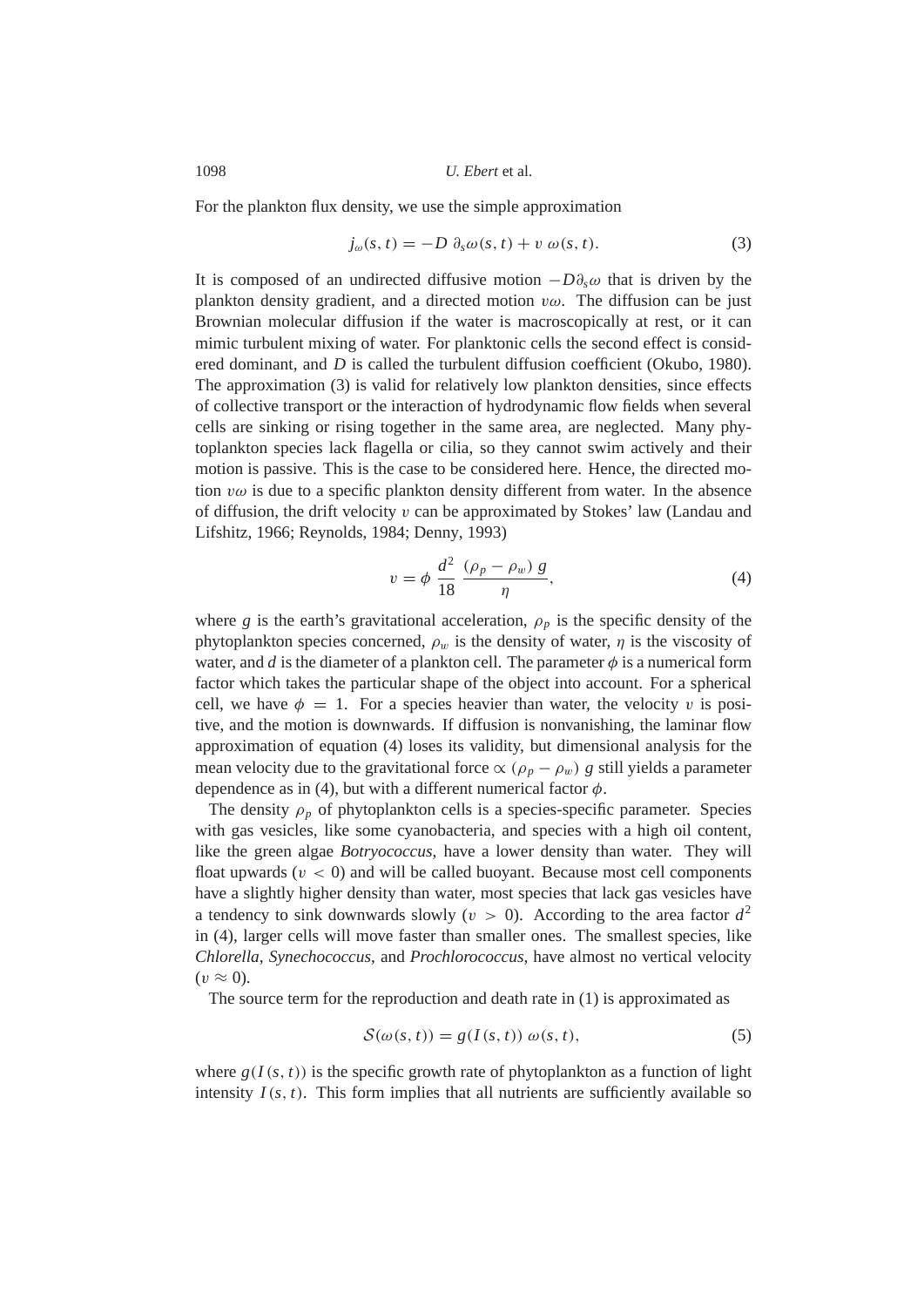that the light intensity limits the growth rate. The simplest approximation for such behaviour is

<span id="page-4-0"></span>
$$
g(I(s,t)) = a I(s,t) - \ell,
$$
\n(6)

with a reproduction rate *aI* proportional to the local light intensity and a constant death rate  $\ell$ . (Here  $\ell$  stands for loss, in agreement with the earlier literature.) This is a good approximation at low light intensities. However, owing to physiological limits of the maximal reproduction rates of organisms, the reproduction rate generally saturates for high light intensities. Such behaviour can be modelled by a function of the form [\(Monod,](#page-28-12) [1950\)](#page-28-12)

<span id="page-4-1"></span>
$$
g(I(s,t)) = \frac{a I}{1 + cI} - \ell,\tag{7}
$$

or alternatively by [\(Webb](#page-29-1) *et al.*, [1974;](#page-29-1) Platt *[et al.](#page-28-13)*, [1980\)](#page-28-13)

<span id="page-4-2"></span>
$$
g(I(s,t)) = a \frac{1 - e^{-cI}}{c} - \ell.
$$
 (8)

For  $cI \ll 1$ , these functions reduce to the approximation of equation [\(6\)](#page-4-0). We here work with another general expression

<span id="page-4-3"></span>
$$
g(I(s,t)) = a I^{\alpha}(s,t) - \ell,
$$
\n(9)

that with an appropriate choice for the exponent  $0 < \alpha \leq 1$  can give a good approximation to [\(7\)](#page-4-1) or [\(8\)](#page-4-2). Equation [\(9\)](#page-4-3) is used because it allows for explicit analytical solutions in terms of Bessel functions. The structure of these solutions turns out to be completely independent of the value of the exponent  $\alpha$  as long as  $\alpha > 0$  and, hence, as long as  $g(I)$  is an increasing function of *I*. Besides the numerical evidence, this strongly suggests that our findings do not rely on the particular form of  $(7)$ ,  $(8)$ , or  $(9)$ .

As the simplest possible approximation and since typical life and reproduction times are of the order of a day or longer, we assume the light intensity at the surface to take the constant value

<span id="page-4-4"></span>
$$
I(0, t) = I_{in}.\tag{10}
$$

Light intensity is decreasing with depth *s* due to light absorption

<span id="page-4-5"></span>
$$
\frac{\partial}{\partial s} I(s, t) = -(K_{bg} + k \omega(s, t)) I(s, t), \qquad (11)
$$

where *k* is the specific light absorption coefficient of the phytoplankton and  $K_{bg}$  is the total background absorption due to nonphytoplankton components. The explicit solution of equations [\(10\)](#page-4-4) and [\(11\)](#page-4-5) for a given integrated phytoplankton density  $\int_0^s \omega(s', t) ds'$  is

$$
I(s,t) = I_{in} e^{-K_{bg} s} e^{-k \int_0^s \omega(s',t) ds'}.
$$
 (12)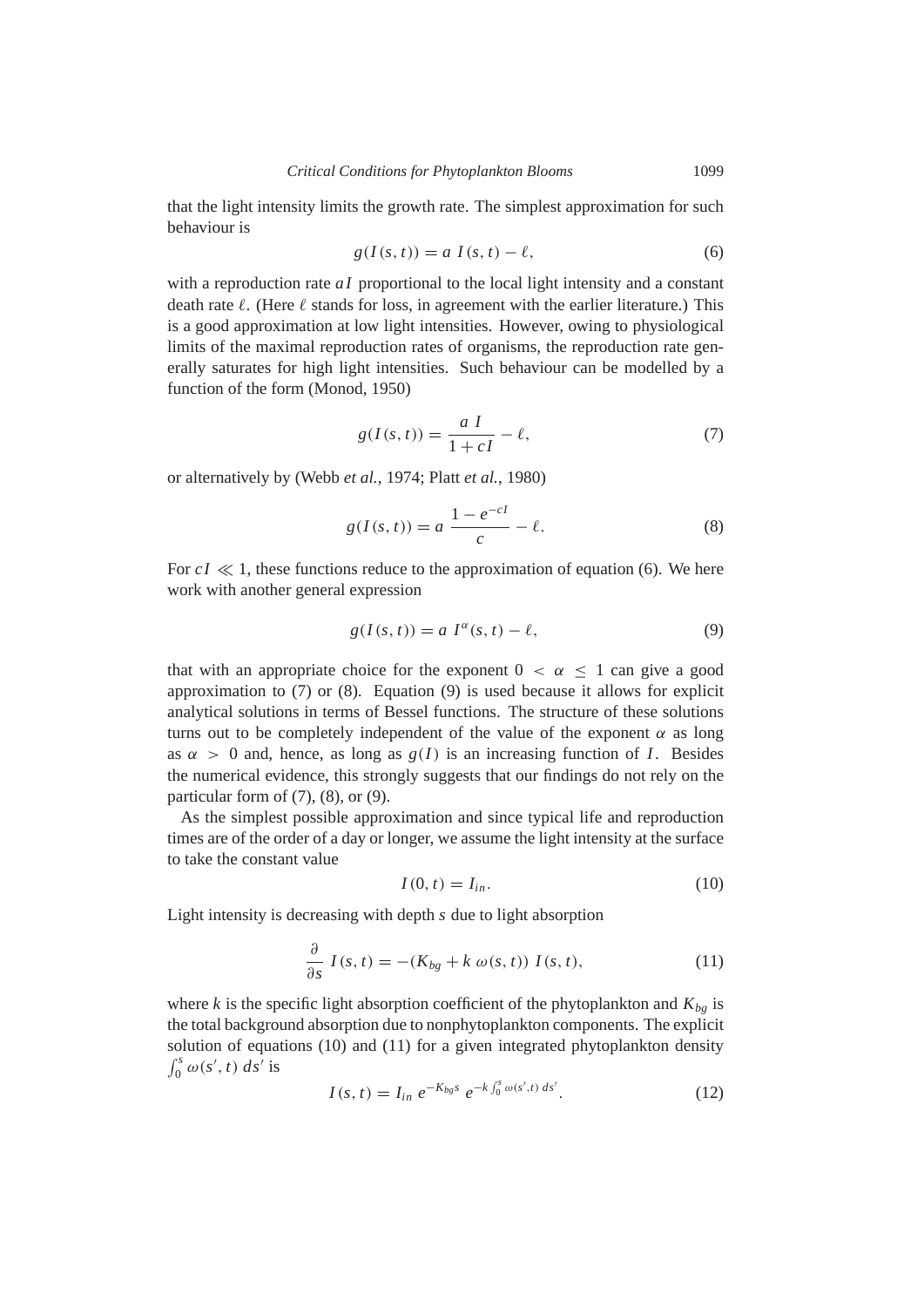Equations  $(1)$ ,  $(2)$ ,  $(3)$ ,  $(5)$ ,  $(9)$ ,  $(10)$  and  $(11)$  determine the mathematical problem, together with initial conditions and with the constraint that densities and intensities have to be nonnegative, so

<span id="page-5-1"></span>
$$
\omega(s, t) \ge 0 \quad \text{and} \quad I(s, t) \ge 0 \quad \text{for all } 0 \le s \le H \text{ and } t \ge 0. \tag{13}
$$

# **3. DIMENSIONAL ANALYSIS AND SIMILARITY LAWS**

<span id="page-5-0"></span>As it stands now, the model has nine parameters with physical dimensions: the water-column depth  $H$ , the diffusion constant  $D$ , the sinking/buoyancy velocity v, the parameters *a* and  $\alpha$  in the reproduction rate and the death rate  $\ell$ , the light intensity  $I_{in}$  at the surface, and the absorption rates  $K_{bg}$  and  $k$ . However, physical phenomena are invariant under the choice of physical units like centimetres or metres. We use this invariance to reduce the number of parameters by means of dimensional analysis. A most convenient choice is to measure length and time scales, plankton density and light intensity as

$$
x = \alpha K_{bg} s, \qquad \tau = D \alpha^2 K_{bg}^2 t,
$$
 (14)

$$
\rho(x,\tau) = \frac{k}{K_{bg}} \omega(s,t), \qquad j(x,\tau) = \frac{I^{\alpha}(s,t)}{I_{in}^{\alpha}}.
$$
\n(15)

In terms of these rescaled dimensionless variables, the problem depends only on the following four dimensionless parameters

<span id="page-5-4"></span>
$$
A = \frac{aI_{in}^{\alpha}}{D \alpha^2 K_{bg}^2}, \qquad B = \frac{\ell}{aI_{in}^{\alpha}}, \qquad C = \frac{v}{D \alpha K_{bg}} \qquad \text{and} \qquad L = \alpha K_{bg} H.
$$
\n(16)

*A* can be understood as the ratio between the growth rate at the surface and the scales of absorption and diffusion, *B* is the ratio between death and growth at the surface,  $C < 0$  measures the buoyancy and  $C > 0$  the sinking, and L is the dimensionless depth of the water column.

By definition, *A*, *B* and *L* are positive quantities, while the sign of *C* is not fixed. Additionally, the problem has no nontrivial solution for  $B > 1$  when the death rate is larger than the growth rate even at the surface  $x = 0$ , as will be proven formally in equation [\(28\)](#page-7-0). The parameter regime to be explored is, therefore,

<span id="page-5-3"></span>
$$
0 < A < \infty, \qquad 0 < B < 1, \qquad -\infty < C < \infty, \qquad 0 < L < \infty. \tag{17}
$$

In terms of these variables and parameters, the equation for the phytoplankton density defined by  $(1)$ ,  $(3)$ ,  $(5)$  and  $(9)$ , reads

<span id="page-5-2"></span>
$$
\partial_{\tau}\rho = \partial_{x}^{2}\rho - C \partial_{x}\rho + A (j - B) \rho, \qquad (18)
$$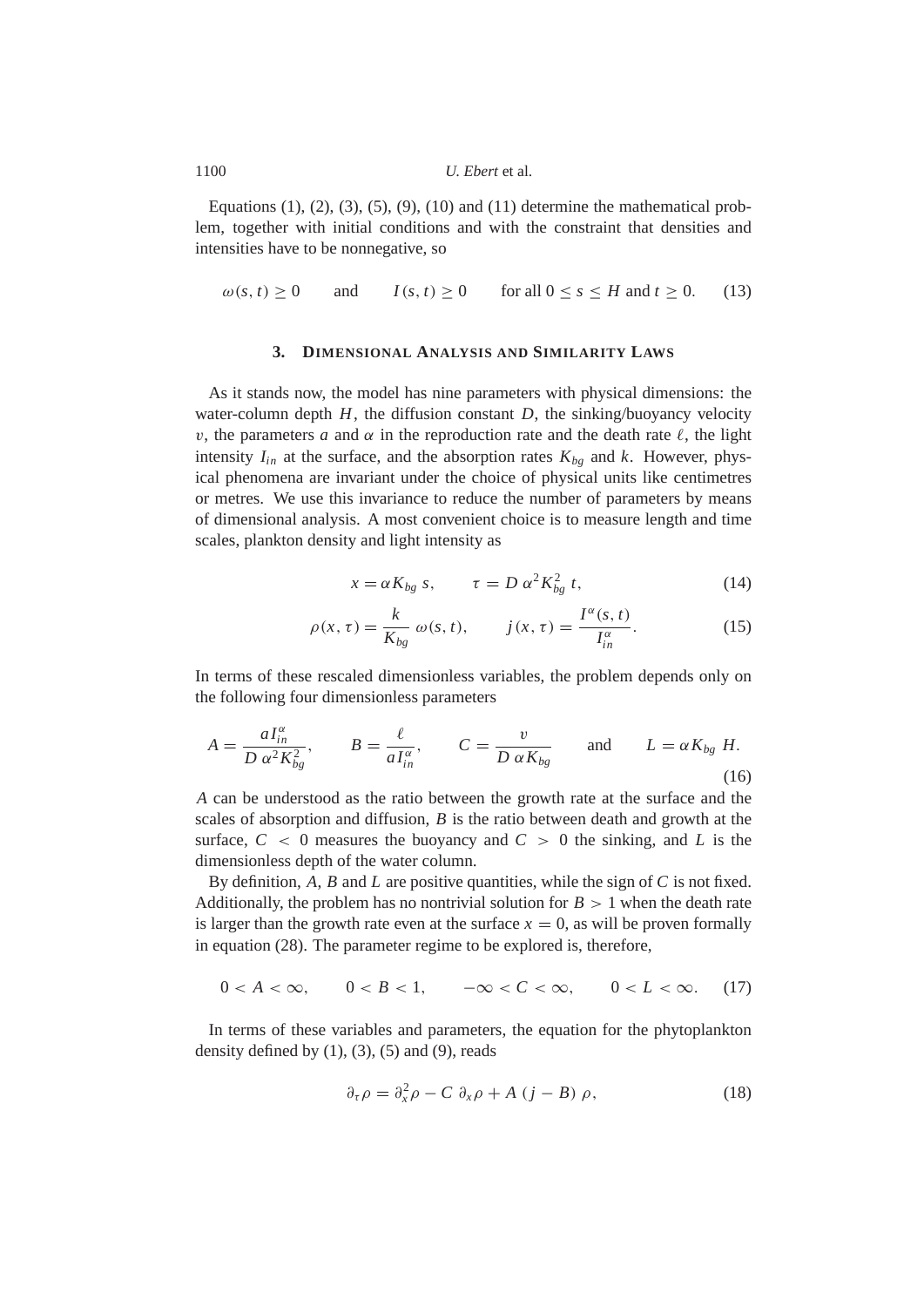with the boundary conditions  $(2)$ ,  $(3)$ 

 $[\partial_x \rho - C\rho]_{x=0} = 0, \qquad [\partial_x \rho - C\rho]_{x=L} = 0.$  (19)

The equation for the light intensity [\(11\)](#page-4-5) becomes

<span id="page-6-1"></span>
$$
\partial_x \ln j = -1 - \rho,\tag{20}
$$

with the boundary condition [\(10\)](#page-4-4)

<span id="page-6-3"></span>
$$
j(0, \tau) = 1. \tag{21}
$$

The constraint [\(13\)](#page-5-1) on the nonnegativity of the plankton density now reads

<span id="page-6-2"></span>
$$
\rho(x,\tau) \ge 0 \qquad \text{for all } 0 \le x \le L \qquad \text{and} \qquad \tau \ge 0. \tag{22}
$$

From equations [\(20\)](#page-6-1) to [\(22\)](#page-6-2), it follows immediately, that *j* is positive and monotonically decreasing towards 0 as  $x \to \infty$ , so the constraint [\(13\)](#page-5-1) on *j* is automatically obeyed.

The virtue of this dimensional analysis is threefold: (i) it simplifies the equations; (ii) it reveals the similarity laws of different systems: if two systems are characterized by the same four dimensionless variables *A*, *B*, *C*, and *L*, they exhibit the same behaviour; (iii) since parameter space is four-dimensional, it can be fully explored and we will pay special attention to the three-dimensional (*A*, *B*,*C*)-parameter subspace defined by the limit of infinite water-column depth *L*.

#### **4. STATIONARY SOLUTIONS AND THE PHASE TRANSITION**

<span id="page-6-0"></span>From here on, we will investigate whether a given set of parameters (*A*, *B*,*C*, *L*) allows for stationary phytoplankton blooms, i.e., whether there are stationary solutions  $\partial_{\tau} \rho = 0$  with nonvanishing phytoplankton density. In particular, we will study the critical conditions, where phytoplankton blooms start to exist. Hence we study the stationary solutions of the problem defined by [\(18\)](#page-5-2)–[\(22\)](#page-6-2). To simplify the notation, we drop the variable  $\tau$  from  $\rho$ , so we now write  $\rho = \rho(x)$ . The partial derivatives  $\partial_x$  then become ordinary derivatives  $d_x$ . Equations [\(18\)](#page-5-2)–[\(21\)](#page-6-3) now constitute a system of one second-order and one first-order nonlinear ordinary differential equation with three boundary conditions. Integration of [\(20\)](#page-6-1) with [\(21\)](#page-6-3) leads to a reformulation as one second-order integro-differential equation

<span id="page-6-4"></span>
$$
d_x^2 \rho - C d_x \rho + A(e^{-x - \int_0^x dy \, \rho(y)} - B)\rho = 0, \tag{23}
$$

$$
[d_x \rho - C\rho]_{x=0,L} = 0
$$
,  $\rho(x) \ge 0$  for all  $0 \le x \le L$ . (24)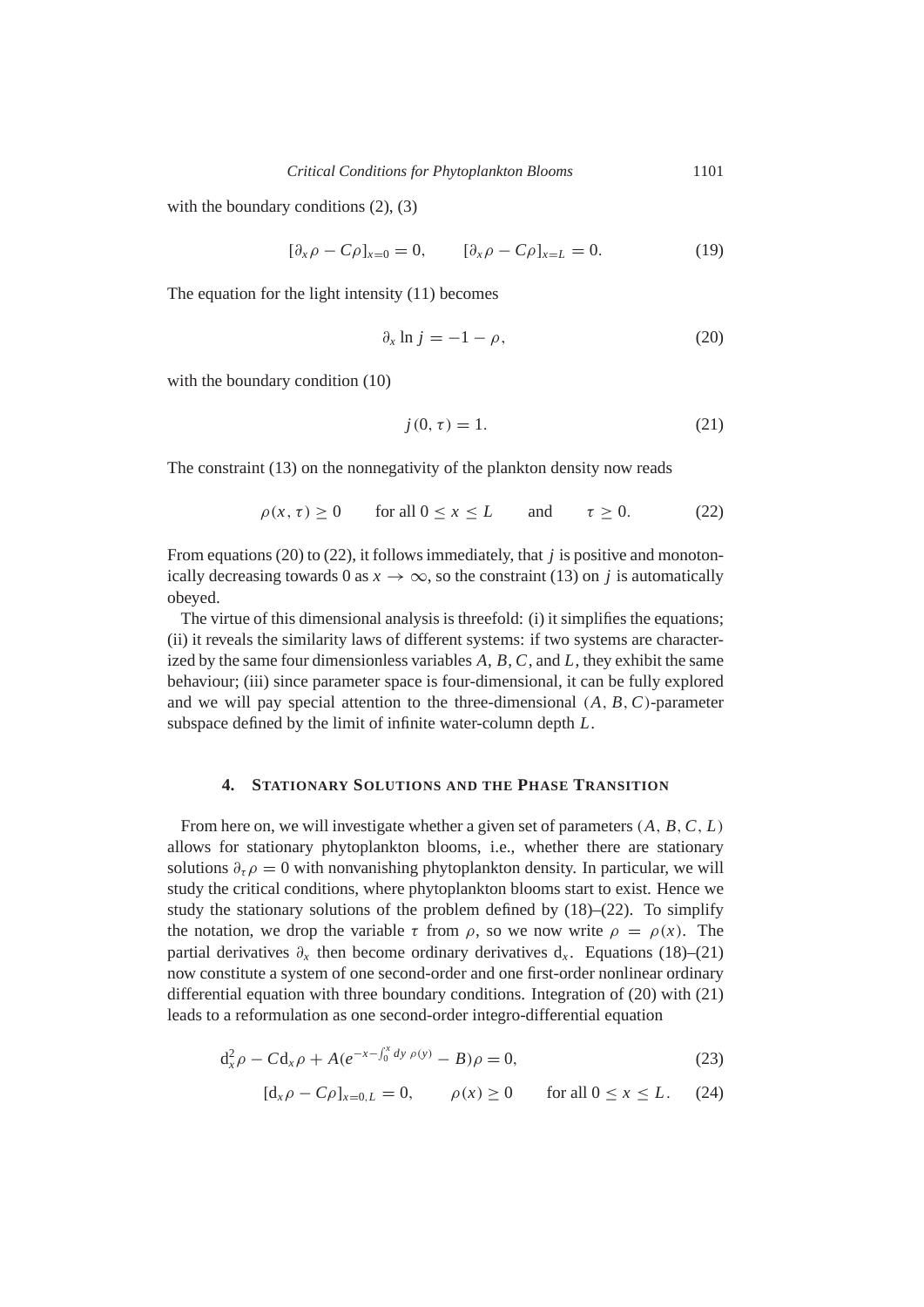A transformation to the variable  $R(x) = \int_0^x dy \, \rho(y)$ ,  $\rho = d_x R$  would lead to a third-order ordinary differential equation with additional boundary value  $R(0) = 0$ , but will not be considered further.

Equation [\(23\)](#page-6-4) together with [\(24\)](#page-6-4) for the boundary conditions at  $x = 0$  and  $x = L$ and with the positivity constraint for  $\rho(x)$  define a boundary value problem for the phytoplankton density  $\rho(x)$ . However, it is much more convenient, in particular for the numerics, to consider the problem rather as an initial value problem, where the two initial conditions at  $x = 0$ 

<span id="page-7-2"></span>
$$
\rho(0) = \rho_0, \qquad [d_x \rho - C\rho]_{x=0} = 0 \tag{25}
$$

fix  $L = L[\rho_0]$  as a function of  $\rho_0$ , A, B, C. From here on, we will consider A, B and *C* fixed, and only write the dependency of *L* on  $\rho_0$  explicitly.

If  $L[\rho_0]$  exists, then it is unique, as can be seen from the following argument: integrate [\(23\)](#page-6-4) over  $0 < x < X$  and use the boundary condition [\(24\)](#page-6-4) at  $x = 0$ . The result is

<span id="page-7-3"></span>
$$
[d_x \rho - C\rho]_{x=X} = -A \int_0^X dx \, [e^{-x} \mathcal{S}_\rho(x) - B] \, \rho(x), \tag{26}
$$

$$
S_{\rho}(x) = e^{-\int_0^x dy \,\rho(y)},\tag{27}
$$

where  $\rho(x)$  depends parametrically on  $\rho_0$ , *A*, *B*, *C*. Here  $\rho(x)$  is positive on the interval according to [\(24\)](#page-6-4), while  $e^{-x}S_\rho(x)$  is monotonically decreasing for growing *x*. A necessary condition for an  $X = L[\rho_0]$  to exist is that the function  $[e^{-x}S_\rho(x) -$ *B*] changes sign between 0 and  $L[\rho_0]$ . Hence

<span id="page-7-0"></span>
$$
0 \le e^{-L[\rho_0]} \mathcal{S}_{\rho}(L[\rho_0]) \le B \le \mathcal{S}_{\rho}(0) = 1. \tag{28}
$$

An immediate consequence is that if an  $L[\rho_0]$  exists, then the expression  $\left[\frac{d_x \rho}{\rho}\right]$  $C_{\rho}$  $|_{x=X}$  is negative for  $X < L[\rho_0]$  and positive for  $X > L[\rho_0]$ . Hence a second solution  $L[\rho_0]$  cannot exist and  $L[\rho_0]$  is unique.

We are now interested in the phase transition<sup>[†](#page-7-1)</sup> from bloom to no bloom, in particular in the maximal water depth  $L^*$ , where for given  $A, B, C$  phytoplankton can still exist. It is intuitively clear, that a higher plankton density leads to more light absorption, so that the deeper water layers are less favourable for the phytoplankton. One therefore expects that the maximal water depth can be realized for infinitesimal plankton density. This is indeed the case, as we will prove now. More precisely, we will show for the solutions of problem [\(23\)](#page-6-4)–[\(25\)](#page-7-2):

<span id="page-7-1"></span><sup>†</sup>This phase transition is of second order, hence continuous. Equivalently, in p.d.e. terms, it also can be classified as a supercritical bifurcation. We prefer the notion of a phase transition since we analyse a mean field description of an extended system. Inclusion of fluctuations at a second order phase transition generically leads to slow, but nonhysteretic, relaxation which also is to be expected in the present system.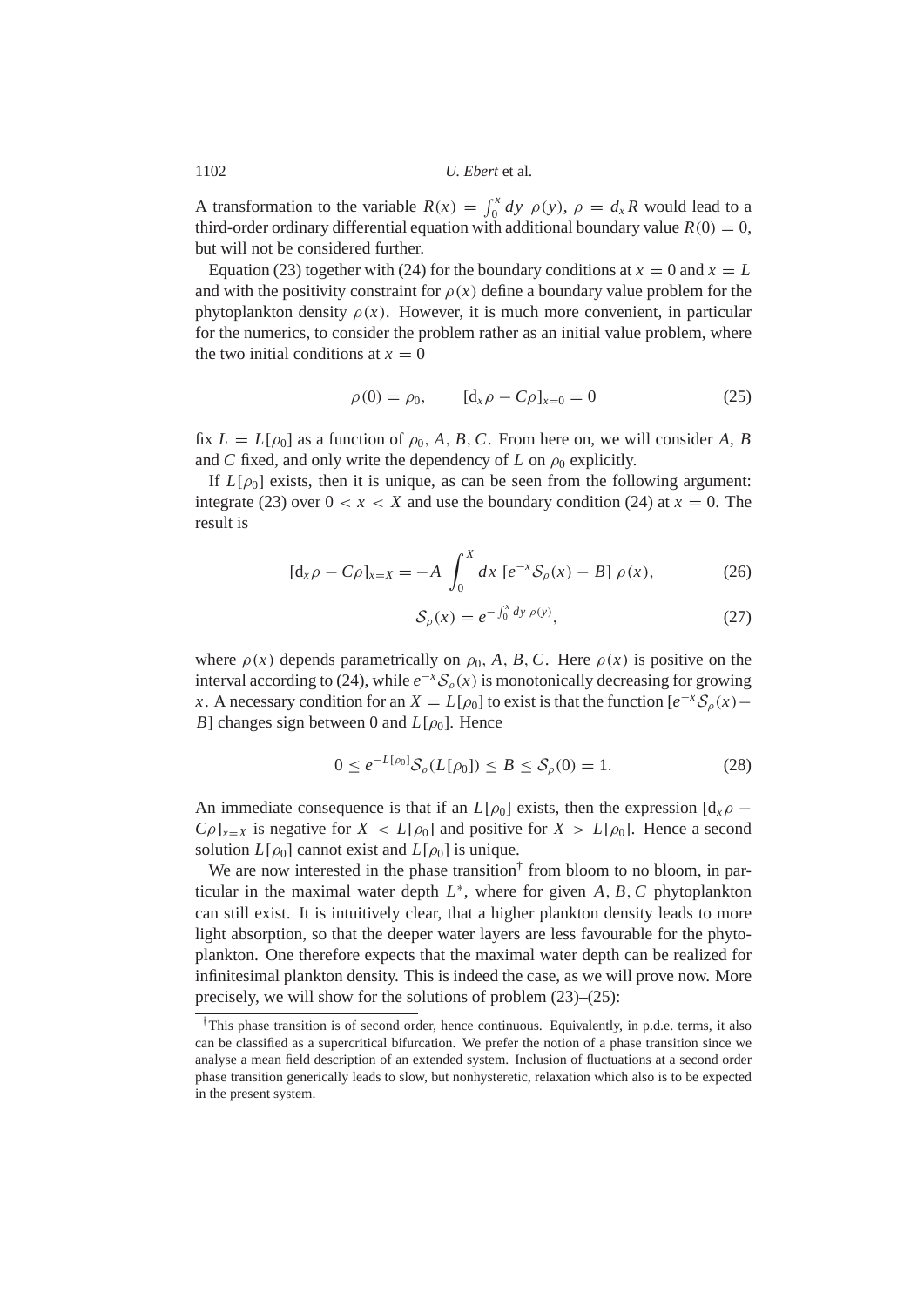(1) For a large phytoplankton density  $\rho_0 \gg 1$  at the surface, the water-column depth  $L[\rho_0]$  is always finite and unique. In fact, in the limit of  $1/\rho_0 \rightarrow 0$ , it is given explicitly by the positive solution  $\mathcal{L}_1 = \mathcal{L}_1(B)$  of the equation

<span id="page-8-0"></span>
$$
B \mathcal{L}_1 + e^{-\mathcal{L}_1} = 1
$$
, where  $L[\rho_0] = \frac{\mathcal{L}_1(B)}{\rho_0} + O\left(\frac{1}{\rho_0^2}\right)$ . (29)

(2)  $L[\rho_0]$  is a monotonically decreasing function of  $\rho_0$ :

<span id="page-8-1"></span>
$$
L[\rho_{0,1}] > L[\rho_{0,2}], \quad \text{if } \rho_{0,1} < \rho_{0,2}.
$$
 (30)

Therefore the smaller the phytoplankton density  $\rho_0$  at the surface, the larger the water-column depth  $L[\rho_0]$ . As a consequence, for given A, B and C, there are two possibilities: either the water-column depth  $L[\rho_0]$  becomes infinite already for some nonvanishing value of  $\rho_0$  or it stays finite up to  $\rho_0 \rightarrow 0$ . We then define

$$
L^* := L[0] := \lim_{\rho_0 \to 0} L[\rho_0], \tag{31}
$$

which is unique and given by

<span id="page-8-2"></span>
$$
L^* = \sup_{\rho_0 > 0} L[\rho_0].
$$
 (32)

In the remainder of the section, these statements are proven.

(1) The result [\(29\)](#page-8-0) is derived as follows: analyse [\(23\)](#page-6-4), [\(24\)](#page-6-4) in the limit of  $\rho_0 \rightarrow$  $\infty$ . Rescale  $\rho(x) = \rho_0 r(x)$  and use the new initial condition  $r(0) = 1$  and  $d_x r|_0 = C$  instead of [\(25\)](#page-7-2). The analysis of the exponent in [\(23\)](#page-6-4) reveals that  $1/\rho_0$ introduces a new small length scale into the problem, while on the other hand,  $r(x)$  $= 1 + Cx + \cdots$  changes only on the larger scale  $1/C$ . Inserting these expressions into [\(26\)](#page-7-3),  $L[\rho_0]$  solves  $[d_x r - Cr]_{x=L[\rho_0]} = 0$  and, therefore,

$$
0 = \int_0^{L[\rho_0]} dx \left[ e^{-x - \rho_0 \int_0^x dy \, r(y)} - B \right] r(x)
$$
  
\n
$$
\Rightarrow 0 = \int_0^L dX \left[ e^{-\frac{X}{\rho_0} - \int_0^x dY} r\left(\frac{y}{\rho_0}\right) - B \right] r\left(\frac{X}{\rho_0}\right), \qquad r\left(\frac{X}{\rho_0}\right) = 1 + O\left(\frac{L}{\rho_0}\right)
$$
  
\n
$$
= \int_0^L dX \left[ e^{-X} - B \right] + O\left(\frac{L}{\rho_0}\right), \qquad \text{where } L = \rho_0 L[\rho_0]. \tag{33}
$$

The evaluation of the last line for  $1/\rho_0 \rightarrow 0$  and for  $\mathcal{L} = \mathcal{L}_1(B) + O(1/\rho_0)$ ,  $\mathcal{L}_1(B) = O(\rho_0^0)$  immediately yields [\(29\)](#page-8-0).

(2) The proof of the statements [\(30\)](#page-8-1) and [\(32\)](#page-8-2) proceeds along the following steps: first eliminate the first derivative from the equation of motion [\(23\)](#page-6-4) by the transformation

<span id="page-8-3"></span>
$$
\rho(x) = \rho_0 \ e^{\ Cx/2} \ \psi(x), \tag{34}
$$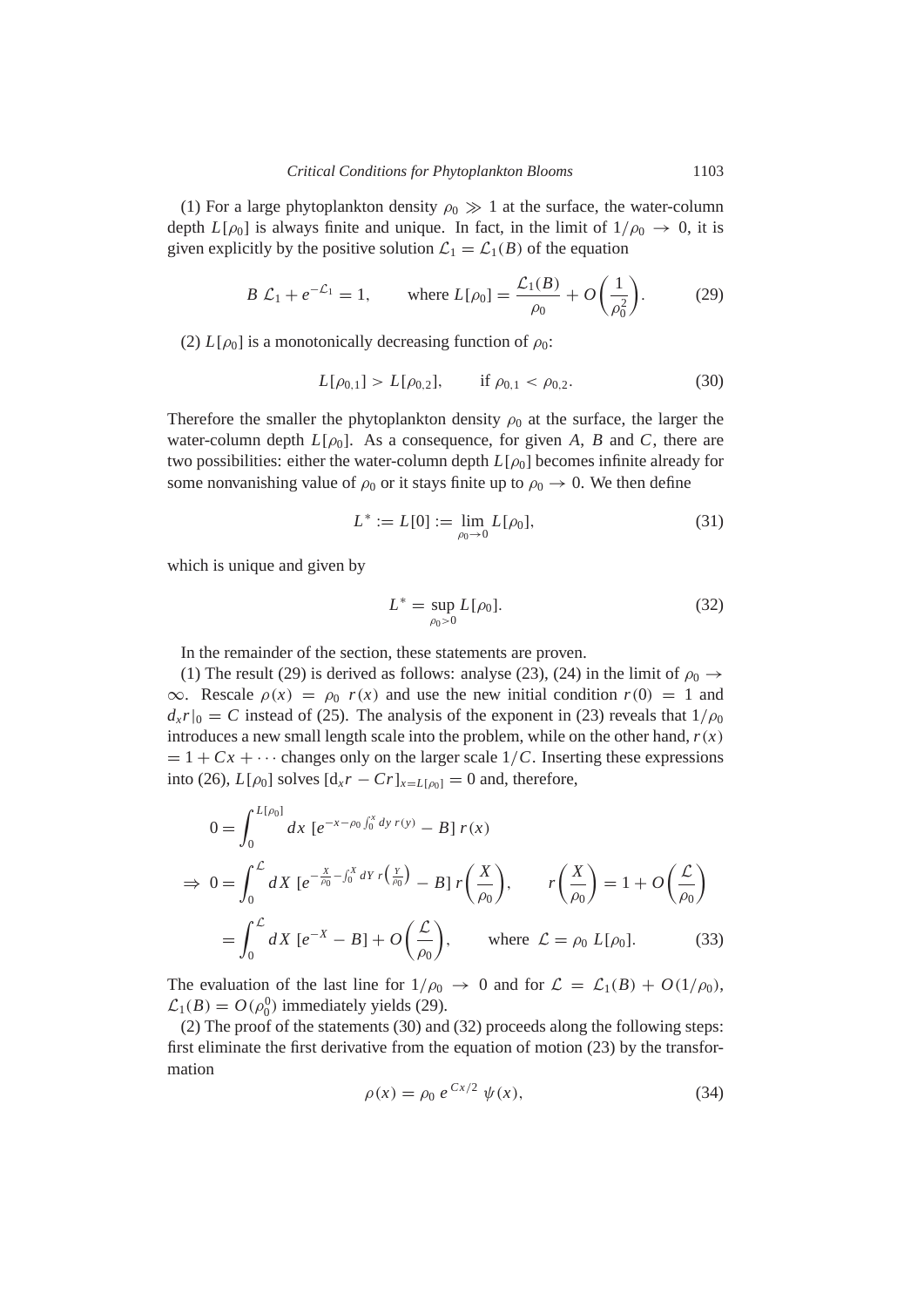

<span id="page-9-3"></span>Figure 1. Qualitative behaviour of  $h_1(x)$  and  $h_2(x)$  with  $\rho_{0,1} < \rho_{0,2}$ , together with the resulting  $L[\rho_{0,1}] > L[\rho_{0,2}].$ 

which leads to the transformed equation

<span id="page-9-0"></span>
$$
d_x^2 \psi + A \left( e^{-x} \mathcal{S}_{\psi}(x)^{\rho_0} - \frac{\nu^2}{4A} \right) \psi = 0, \qquad \nu = \sqrt{4AB + C^2}, \tag{35}
$$

with the function

<span id="page-9-5"></span>
$$
S_{\psi}(x) = S_{\rho}(x)^{1/\rho_0} = \exp\bigg[-\int_0^x dy \ e^{Cy/2} \ \psi(y)\bigg],\tag{36}
$$

and the initial conditions, constraint and definition of  $L[\rho_0]$ 

<span id="page-9-6"></span>
$$
\psi(0) = 1, \qquad e^{Cx/2} \bigg[ d_x \psi - \frac{C}{2} \psi \bigg]_{0, L[\rho_0]} = 0, \qquad \psi(x) \ge 0 \qquad \text{for } 0 \le x \le L[\rho_0].
$$
\n(37)

The  $\psi$ -form of the equations will also be the starting point in Section [6.](#page-13-0)

For the proof of [\(30\)](#page-8-1) and [\(32\)](#page-8-2) it is convenient to perform still another transformation to

$$
\psi(x) = e^{\int_0^x h(y) \, dy} \qquad \Longrightarrow \qquad h(x) = \frac{d_x \psi(x)}{\psi(x)}.
$$
\n(38)

The transformed equation reads

<span id="page-9-1"></span>
$$
d_x h + h^2 + A e^{-x} S(h, x)^{\rho_0} - \frac{\nu^2}{4} = 0,
$$
 (39)

with  $\nu$  from [\(35\)](#page-9-0) and

<span id="page-9-4"></span>
$$
S(h, x) = \exp\left[-\int_0^x dy \exp\left[ Cy/2 + \int_0^y dz \ h(z) \right] \right].
$$
 (40)

The initial conditions, constraint and definition of  $L[\rho_0]$  now take the form

<span id="page-9-2"></span>
$$
h(0) = \frac{C}{2} = h(L[\rho_0]), \qquad |h(x)| < \infty \qquad \text{for } 0 \le x \le L[\rho_0]. \tag{41}
$$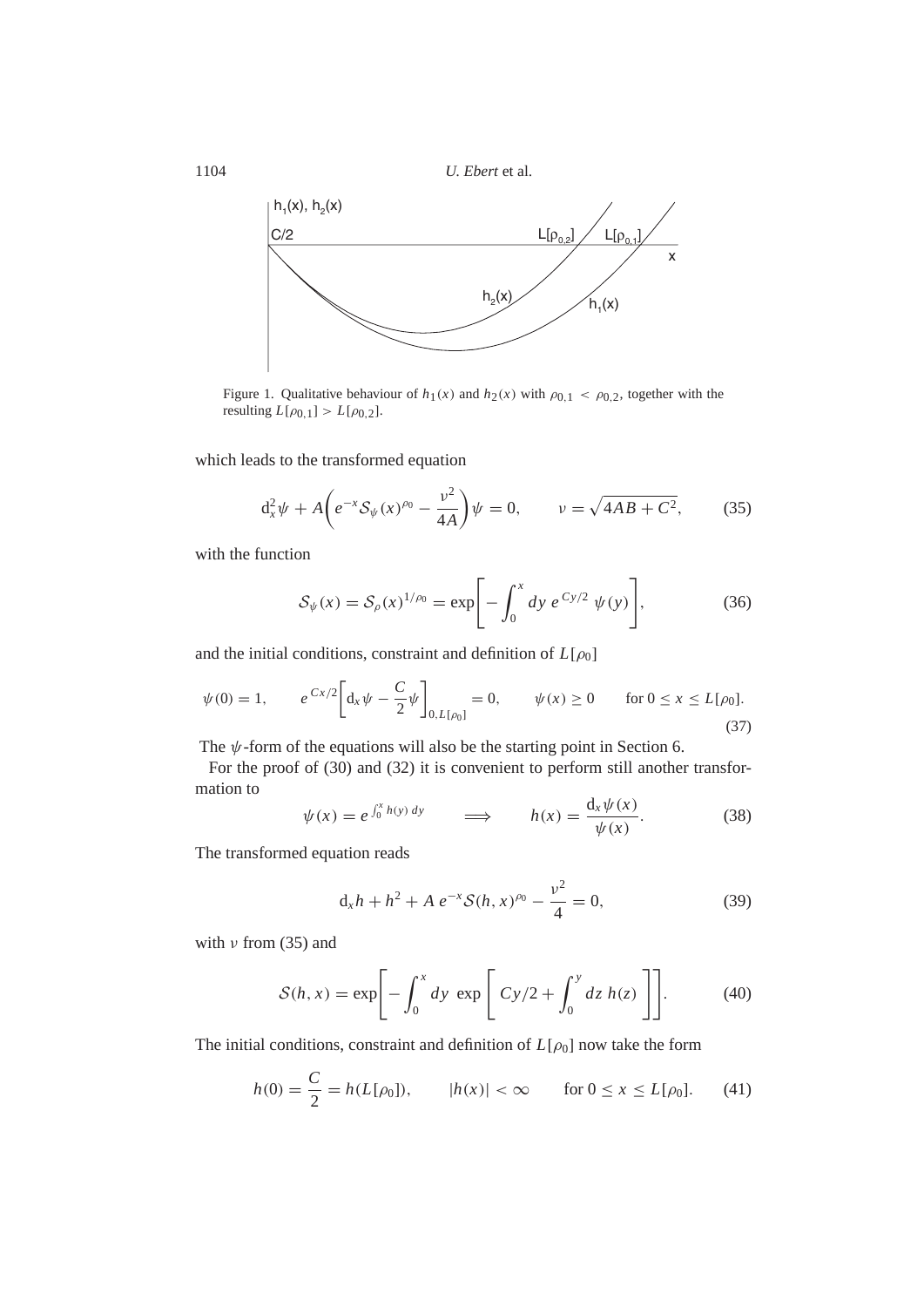For small *x*, the equation for *h* can be expanded as

<span id="page-10-0"></span>
$$
h(x) = \frac{C}{2} - A(1 - B)x + A(1 + C(1 - B) + \rho_0) \frac{x^2}{2} + O(x^3).
$$
 (42)

So  $h(x)$  initially for small positive *x* decreases below  $C/2$  and eventually has to reach *C*/2 again from below at *L*[ $\rho_0$ ] to obey the condition  $h(L[\rho_0]) = C/2$ .

Compare now two solutions  $h_1(x)$  and  $h_2(x)$  of the problem [\(39\)](#page-9-1)–[\(41\)](#page-9-2) where  $\rho_0$ is replaced by  $\rho_{0,1}$  and  $\rho_{0,2}$ , respectively. Assume that  $\rho_{0,1}$  is smaller than  $\rho_{0,2}$ :

<span id="page-10-1"></span>
$$
\rho_{0,1} < \rho_{0,2}.\tag{43}
$$

The functions  $h_1(x)$  and  $h_2(x)$  are shown schematically in Fig. [1.](#page-9-3) For small *x*,  $h_2$ lies above  $h_1$ , since [\(42\)](#page-10-0) implies that

$$
h_2(x) - h_1(x) = A \left( \rho_{0,2} - \rho_{0,1} \right) \frac{x^2}{2} + O(x^3) > 0 \quad \text{for } 0 < x \ll 1. \tag{44}
$$

We will now prove that  $h_2 - h_1$  stays positive. The equation for  $h_2 - h_1$  is

<span id="page-10-2"></span>
$$
d_x(h_2 - h_1) = h_1^2 - h_2^2 + A e^{-x} [S(h_1, x)^{\rho_{0,1}} - S(h_2, x)^{\rho_{0,2}}].
$$
 (45)

Now suppose that after an interval  $0 \le x \le X$  with  $h_2 > h_1$ , there is a point  $x = X$  where  $h_1 = h_2$ . The expression  $S(h_1, x)^{\rho_{0,1}} - S(h_2, x)^{\rho_{0,2}}$  at this point *X* is positive. This is true because  $S(h_2, x) < S(h_1, x) \le 1$  according to [\(40\)](#page-9-4) with  $h_2 \geq h_1$  and because  $S^{\rho_{0,2}} < S^{\rho_{0,1}}$  for all  $0 < S < 1$  with inequality [\(43\)](#page-10-1). Therefore for the expression in [\(45\)](#page-10-2)

$$
S(h_1, x)^{\rho_{0,1}} - S(h_2, x)^{\rho_{0,2}}
$$
  
=  $[S(h_1, x)^{\rho_{0,1}} - S(h_2, x)^{\rho_{0,1}}] + [S(h_2, x)^{\rho_{0,1}} - S(h_2, x)^{\rho_{0,2}}] \ge 0.$  (46)

It follows from [\(45\)](#page-10-2) that at the point *X* where we suppose that  $h_2 = h_1$ , we have  $d_x h_2 > d_x h_1$ . But this implies that at the crossing point,  $h_2$  approaches  $h_1$  from below, which is in contradiction with  $h_2$  initially being above  $h_1$ . Therefore a crossing point *X* cannot exist, and

$$
h_2 > h_1 \qquad \text{for all } x > 0. \tag{47}
$$

Therefore if  $h_2$  reaches the value  $C/2$  for some  $x = L[\rho_{0,2}] < \infty$ , then this value of *x* will be smaller than the  $x = L[\rho_{0,1}]$  of  $h_1$ . Hence  $L[\rho_{0,2}] < L[\rho_{0,1}]$  for all  $\rho_{0,2} > \rho_{0,1}$ , and [\(30\)](#page-8-1) is proven.<sup>[‡](#page-10-3)</sup> Equation [\(32\)](#page-8-2) follows immediately from setting  $\rho_{0,1} = 0$  and taking the continuity of  $L[\rho_0]$  into account.

<span id="page-10-3"></span> $*$ We thank Lothar Schäfer for helpful discussions in shaping this proof.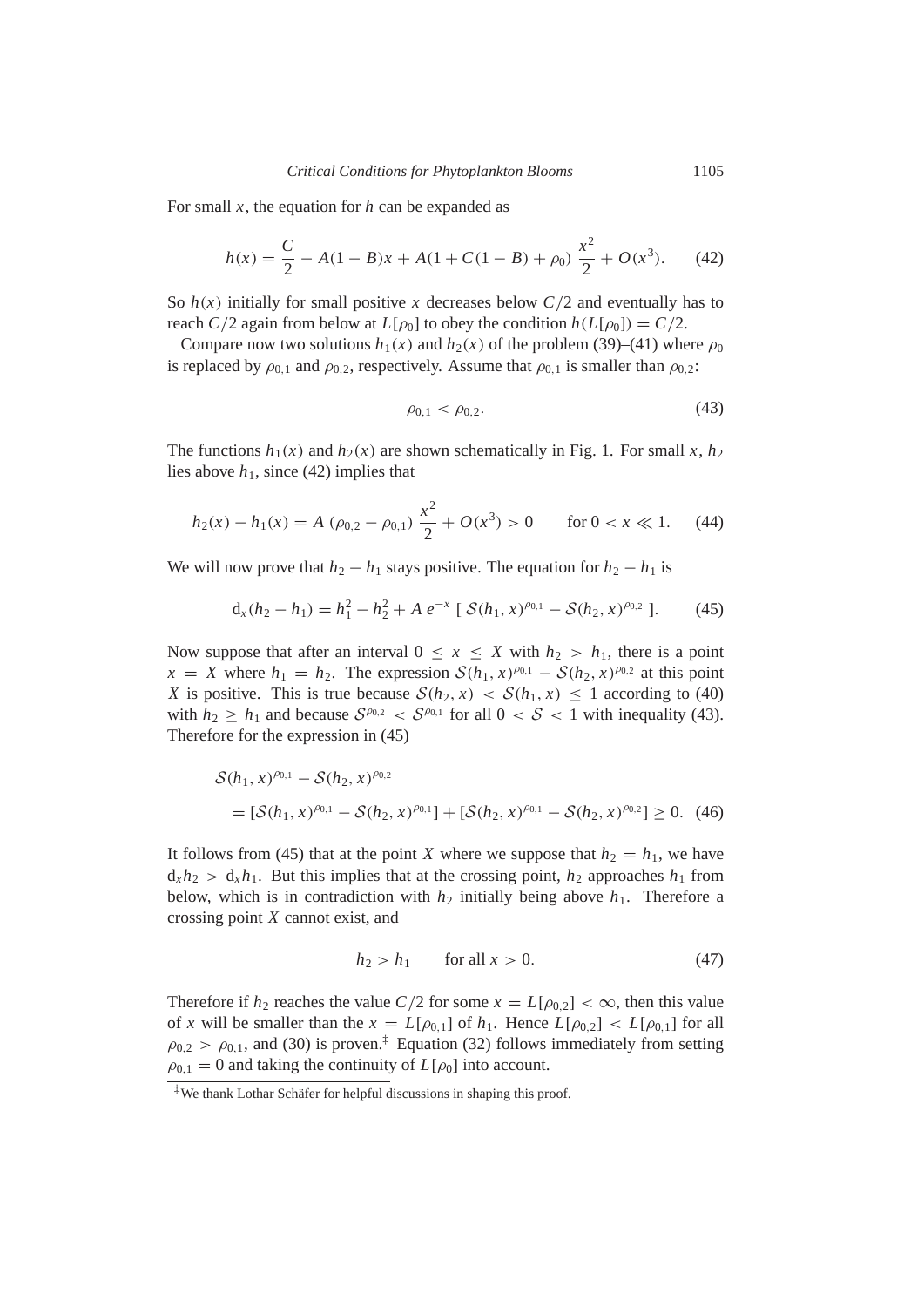We remark that for  $1 - B \ll 1$ , equation [\(42\)](#page-10-0) immediately yields the explicit approximation

<span id="page-11-3"></span>
$$
L[\rho_0] = \frac{2(1-B)}{1+\rho_0} + O(1-B)^2
$$
 (48)

for small water depth *L*. Of course, this result confirms [\(30\)](#page-8-1) and [\(32\)](#page-8-2).

We note finally that our proof of [\(30\)](#page-8-1) and [\(32\)](#page-8-2) was performed for a growth rate  $g(I)$  as in equations [\(6\)](#page-4-0) or [\(9\)](#page-4-3). However, the generalization of [\(30\)](#page-8-1) and [\(32\)](#page-8-2) to any function  $g(I)$  that is monotonically increasing in *I* like [\(7\)](#page-4-1) or [\(8\)](#page-4-2) is straightforward.

#### **5. NUMERICAL EVALUATION OF THE PHASE TRANSITION**

<span id="page-11-0"></span>Because of the rigorous bound [\(32\)](#page-8-2), it is not necessary to study the full nonlinear problem [\(23\)](#page-6-4), [\(24\)](#page-6-4) for determining the phase diagram. Rather the maximal watercolumn depth  $L^* = L[0]$  still allowing for a stationary phytoplankton bloom can be derived from the linear problem defined by

<span id="page-11-1"></span>
$$
d_x^2 \rho - C d_x \rho + A(e^{-x} - B)\rho = 0, \tag{49}
$$

$$
[d_x \rho - C\rho]_{x=0, L^*} = 0, \qquad \rho(x) \ge 0 \qquad \text{for all } 0 \le x \le L^*, \tag{50}
$$

if  $L^*$  is finite. As equation [\(49\)](#page-11-1) is linear and the boundary conditions and con-straint [\(50\)](#page-11-1) are homogeneous, the amplitude of  $\rho$  is no longer fixed, and the single initial condition  $[d_x \rho - C\rho] = 0$  at  $x = 0$  is sufficient to fix a solution that is unique up to the arbitrary amplitude of  $\rho$ . This amplitude can be fixed, e.g., by

<span id="page-11-2"></span>
$$
\rho(0) = 1. \tag{51}
$$

The two conditions [\(50\)](#page-11-1) and [\(51\)](#page-11-2) at  $x = 0$  together with the second-order equation [\(49\)](#page-11-1) define an initial value problem that can be integrated numerically towards growing *x*. As also proven, a parameter  $L^*$  obeying the conditions [\(50\)](#page-11-1) does not need to exist for fixed *A*, *B* and *C*, but if it exists, it is unique.

The data for  $L^*$  presented in Fig. [2](#page-12-0) have been derived by simple numerical integration of this initial value problem for the linear second-order ordinary differential equation [\(49\)](#page-11-1). Figure [3](#page-13-1) could have been derived by extrapolation of the  $L^* \to \infty$ lines from Fig. [2,](#page-12-0) but again we found a much simpler numerical technique for Fig. [3](#page-13-1) that will be explained in Section [6.2.](#page-15-0) We will now discuss these figures in more detail.

A plot of the maximal water depth *L* ∗ as a function of *A*, *B* and *C* would contain the complete information of the phase transition. But as  $(A, B, C, L^*)$  is a fourdimensional space, only projections can be visualized in a three-dimensional plot. In Fig. [2,](#page-12-0) we have chosen to fix *B* at the values 0.01, 0.2, 0.5 and 0.9 and to plot  $L^*$ as a function of *A* and *C*. The choice of fixed *B* was made, because  $B = \ell/aI_{in}^{\alpha}$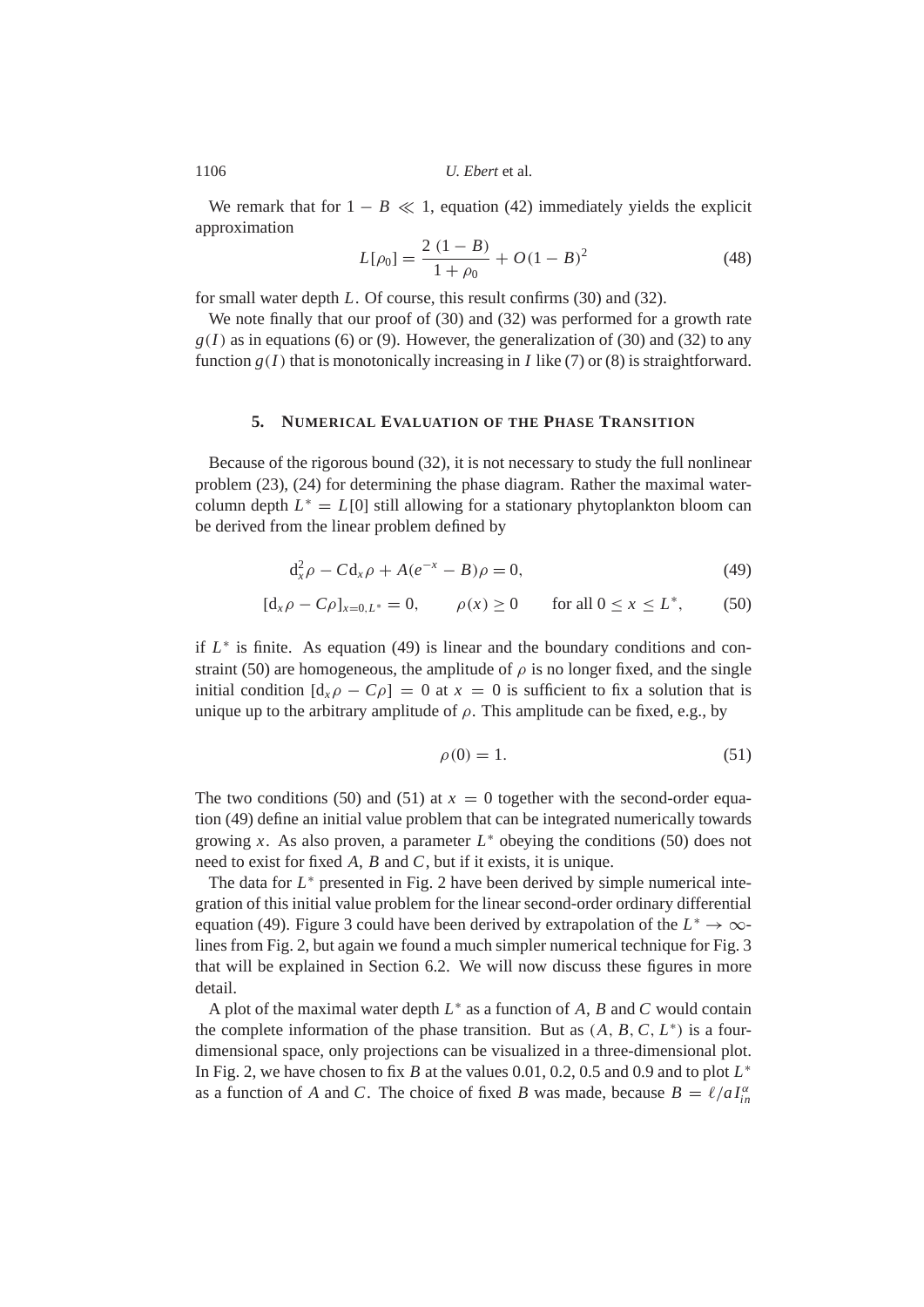

<span id="page-12-0"></span>Figure 2. The maximal water-column depth *L* ∗ as a function of the parameters *A* and *C* for fixed values of  $B = 0.01, 0.2, 0.5$  and 0.9. (The slight roughness of the surfaces is a numerical artefact.) For each value of *B*, the maximal water depth *L* <sup>∗</sup> diverges at a certain curve in the  $(A, C)$ -plane. These  $L^* \to \infty$ -curves as a function of *B* are drawn in Fig. [3.](#page-13-1)

has a simple interpretation as the ratio of death rate and reproduction rate for a given light intensity *Iin* at the surface. It will allow for an easy interpretation of the figures, when we return from dimensionless to laboratory parameters in Section [7.](#page-17-0) For small *A* and sufficiently large *C*, the maximal water depth  $L^*$  approaches a constant. This constant value of  $L^*$  decreases with increasing death rate *B*. Furthermore, for fixed  $B$ , the maximal water depth  $L^*$  increases with increasing  $A$  and decreasing *C*, and reaches infinity at a critical line in the (*A*,*C*)-plane.

Figure [3](#page-13-1) summarizes the position of the  $L^* \to \infty$ -lines from Fig. [2](#page-12-0) as a function of *B* in a single plot: it shows the surface where  $L^* \to \infty$  in the  $(A, B, C)$  parameter space. If a system is characterized by a point (*A*, *B*,*C*) below this surface, a maximal water depth *L*<sup>∗</sup> does not exist and phytoplankton blooms can develop for any water-column depth *L*.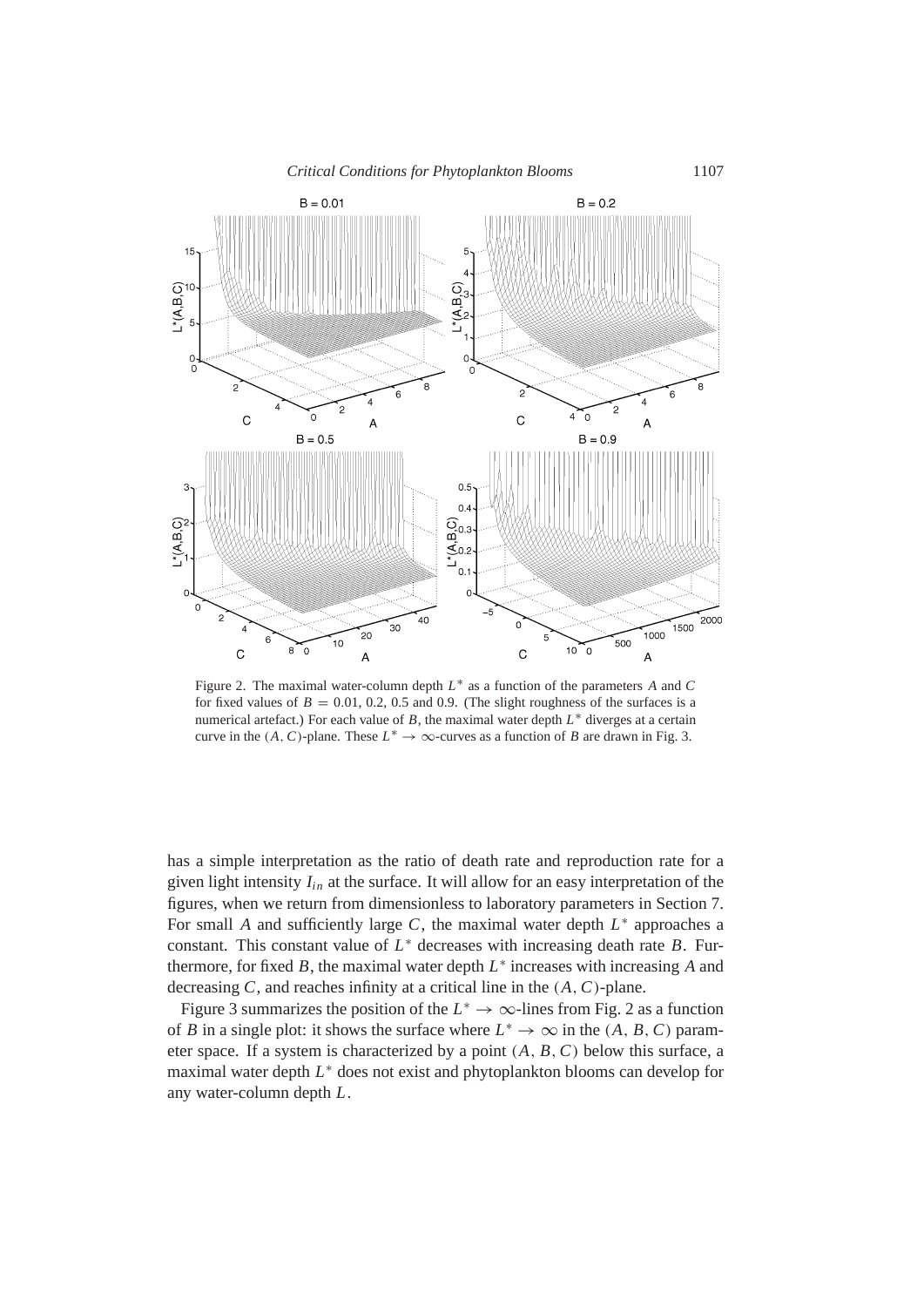

<span id="page-13-1"></span>Figure 3. The surface where  $L^*(A, B, C) \to \infty$  in  $(A, B, C)$ -parameter space. The curves on the surface mark either constant *A* or constant  $\nu = \sqrt{4AB + C^2}$ . For any combination (*A*, *B*,*C*) below this surface, phytoplankton blooms can exist for any water depth *L*. Conversely, for any combination (*A*, *B*,*C*) above this surface, phytoplankton blooms can exist only if water depth is less than a maximal water depth *L* ∗ .

#### **6. ANALYTICAL RESULTS ON THE PHASE TRANSITION**

<span id="page-13-0"></span>The phase transition problem [\(49\)](#page-11-1), [\(50\)](#page-11-1) can be studied not only numerically, but also analytically. This will allow the derivation of explicit asymptotes for the surfaces shown in Figs [2](#page-12-0) and [3.](#page-13-1)

**6.1.** *The general criterion.* For the analytical study, it is convenient to transform equations [\(49\)](#page-11-1), [\(50\)](#page-11-1) first to  $\psi(x) = e^{-Cx/2} \rho(x)$  as in [\(34\)](#page-8-3)–[\(36\)](#page-9-5). Then the variable *x* is transformed further as

<span id="page-13-4"></span>
$$
z^{2} = 4Ae^{-x}, \qquad \psi(x) = \varphi(z). \tag{52}
$$

This brings equation [\(49\)](#page-11-1) into the form of a Bessel equation

<span id="page-13-2"></span>
$$
z^{2} \frac{d^{2}}{dz^{2}} \varphi(z) + z \frac{d}{dz} \varphi(z) + (z^{2} - \nu^{2}) \varphi(z) = 0, \qquad \nu = \sqrt{4AB + C^{2}}.
$$
 (53)

The boundary conditions and constraint [\(50\)](#page-11-1) now read

<span id="page-13-3"></span>
$$
z^{C}\left[z\frac{\mathrm{d}}{\mathrm{d}z}\varphi(z)+C\varphi(z)\right]_{z=z_{0},z_{1}}=0,\tag{54}
$$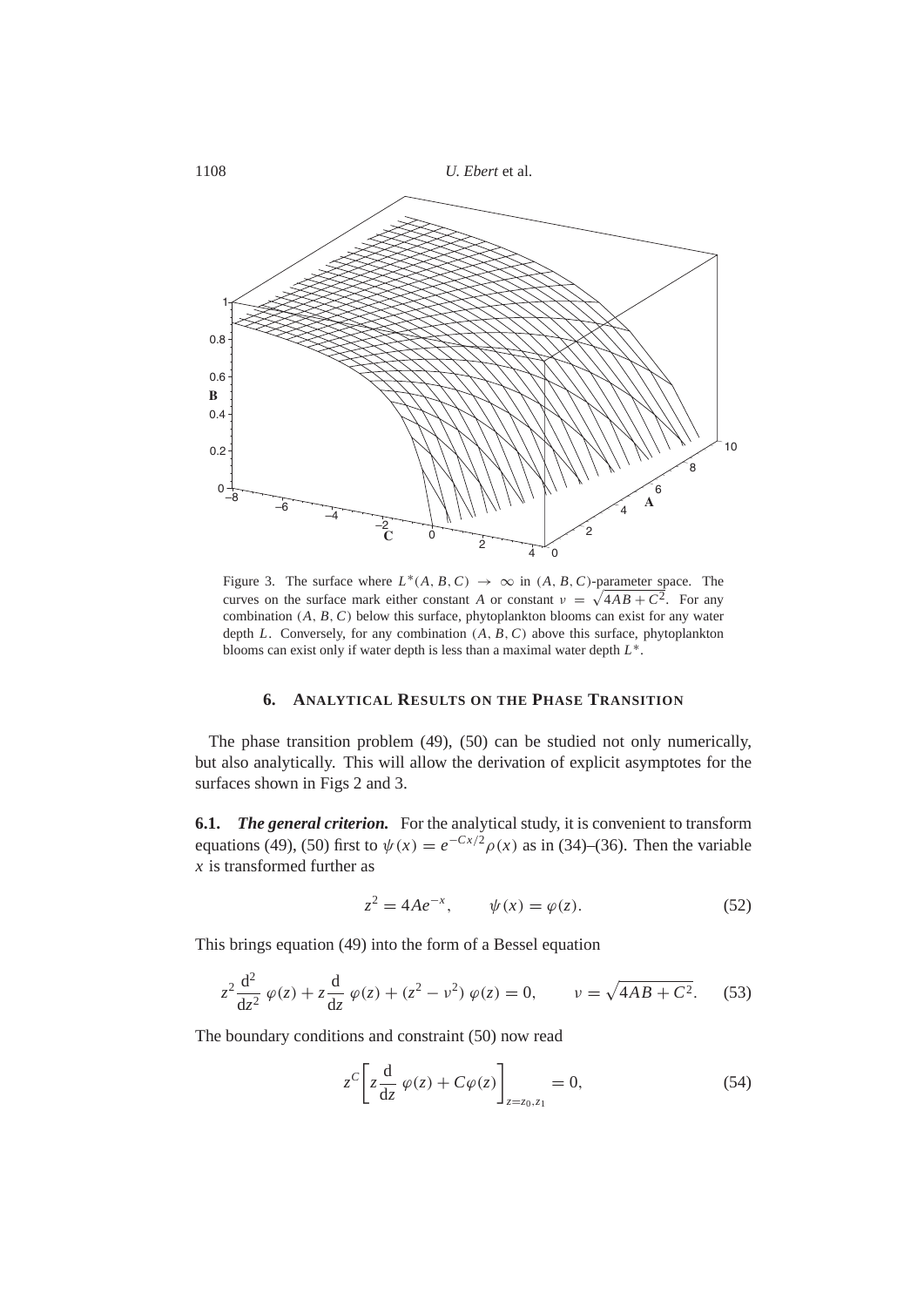*Critical Conditions for Phytoplankton Blooms* 1109

at 
$$
z_0 = \sqrt{4A}
$$
,  $z_1 = z_0 e^{-L^*/2}$ , (55)

and 
$$
\varphi(z) \ge 0
$$
 for  $z_1 \le z \le z_0$ . (56)

The solution  $L^*$  is unique if it exists, since we analyse a transformed but equivalent version of the problem studied in Section [4.](#page-6-0) The general solution of [\(53\)](#page-13-2) is given by the superposition of two Bessel functions

<span id="page-14-0"></span>
$$
\varphi(z) = c_1 J_\nu(z) + c_2 Y_\nu(z), \tag{57}
$$

where  $J_{\nu}(z)$  and  $Y_{\nu}(z)$  are the Bessel functions of order  $\nu$  of first and second kind, respectively, and  $c_1$  and  $c_2$  are constants of integration. For the general properties of the Bessel functions, their notation, and for a number of explicit expansions and identities that will be used later, we refer to [Abramowitz and Stegun](#page-27-6) [\(1964\)](#page-27-6). In particular, the function  $J_{\nu}(z)$  has the expansion

<span id="page-14-3"></span>
$$
J_{\nu}(z) = \left(\frac{z}{2}\right)^{\nu} \sum_{n=0}^{\infty} \frac{(-z^2/4)^n}{n!\,\Gamma(\nu+n+1)},
$$
\n(58)

where  $\Gamma(x)$  is the  $\Gamma$ -function. The function  $Y_{\nu}(z)$  is related to  $J_{\nu}$  and  $J_{-\nu}$  as

<span id="page-14-5"></span>
$$
Y_{\nu}(z) = \frac{\cos \nu \pi \, J_{\nu}(z) - J_{-\nu}(z)}{\sin \nu \pi}.
$$
 (59)

Therefore for small argument *z* and for  $v > 0$ ,  $J_v$  vanishes like  $z^v$ , while  $Y_v$  and  $J_{-\nu}$  diverge like  $z^{-\nu}$ .

The ratio  $c_2/c_1$  of the arbitrary constants  $c_1$  and  $c_2$  in [\(57\)](#page-14-0) is fixed by the boundary conditions [\(54\)](#page-13-3):

<span id="page-14-1"></span>
$$
- \frac{c_2}{c_1} = \frac{(zd_z + C)J_\nu(z)}{(zd_z + C)Y_\nu(z)}\bigg|_{z_0} = \frac{(zd_z + C)J_\nu(z)}{(zd_z + C)Y_\nu(z)}\bigg|_{z_1}.
$$
(60)

Elimination of  $c_2/c_1$  leads to the determinant condition on  $\nu$ , *C*,  $z_0$  and  $z_1$ 

<span id="page-14-2"></span>
$$
\Delta := \begin{vmatrix} (zd_z + C)J_{\nu}(z)|_{z_0} & (zd_z + C)Y_{\nu}(z)|_{z_0} \\ (zd_z + C)J_{\nu}(z)|_{z_1} & (zd_z + C)Y_{\nu}(z)|_{z_1} \end{vmatrix} = 0.
$$
 (61)

Equation  $(60)$  or  $(61)$  together with the positivity constraint  $(56)$  for the function [\(57\)](#page-14-0) define the phase transition from bloom to no bloom.

The original variables A, B, C and  $L^*$  can be recovered from  $v$ , C,  $z_0$  and  $z_1$  by

<span id="page-14-4"></span>
$$
A = \frac{z_0^2}{4}, \qquad B = \frac{v^2 - C^2}{z_0^2}, \qquad C = C, \qquad L^* = 2 \ln \frac{z_0}{z_1}.
$$
 (62)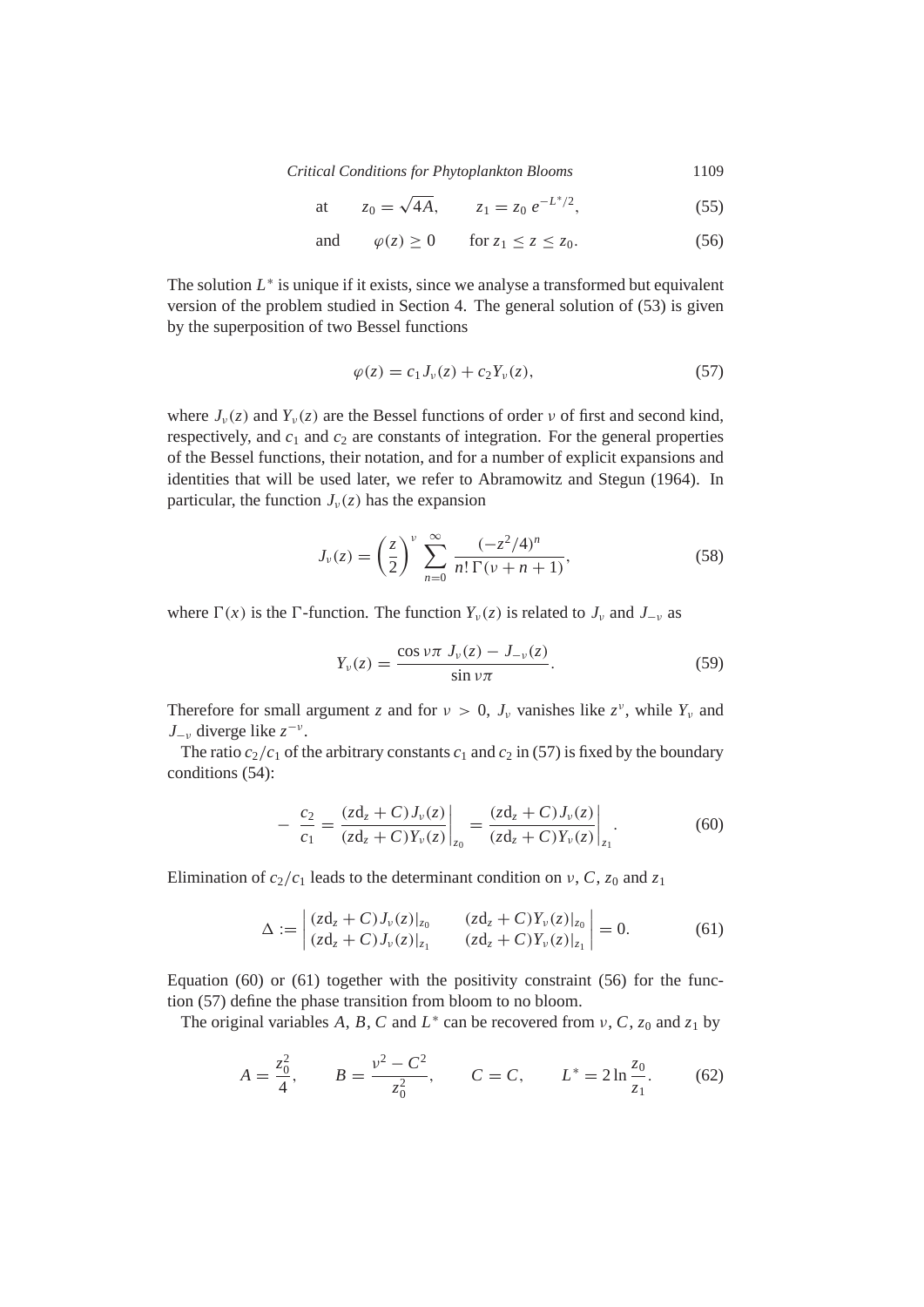<span id="page-15-0"></span>**6.2.** *The limit*  $L^* \to \infty$ . For systems with an infinite water-column depth, the condition takes a simpler form. This can be seen by inserting the small *z* asymptotics of the Bessel functions [\(58\)](#page-14-3) into [\(60\)](#page-14-1). Evaluation of the expression for  $L^* \to \infty$  corresponds to  $z_1 \to 0$ . One finds

<span id="page-15-1"></span>
$$
-\frac{c_2}{c_1} = \lim_{z_1 \to 0} \frac{\pi (\nu + C) (z/2)^{\nu}}{(\nu - C) (z/2)^{-\nu} \Gamma(\nu + 1) \Gamma(\nu)} \bigg|_{z_1} = 0 \quad \text{for } AB > 0 \quad (63)
$$

since  $v =$  $4AB + C^2 > |C|$  for  $AB > 0$  and the parameter regimes given in [\(17\)](#page-5-3). [In particular in view of the limit  $z \to 0$ , the factors  $e^{Cx/2}$  or  $z^{-C}$  have been kept in [\(37\)](#page-9-6) and [\(54\)](#page-13-3), and we remark that the full expression [\(54\)](#page-13-3) also vanishes at  $z = 0$ , if and only if  $c_2 = 0$ .] Inserting  $c_2 = 0$  from [\(63\)](#page-15-1) in equation [\(57\)](#page-14-0),  $\varphi(z)$  is found to be proportional to  $J_{\nu}(z)$ , and the boundary condition at  $z_0$  reduces to

<span id="page-15-2"></span>
$$
(z\mathrm{d}_z + C)J_\nu(z)|_{z_0} = 0 \qquad \Longleftrightarrow \qquad \frac{\mathrm{d}\ln J_\nu(z)}{\mathrm{d}\ln z}\bigg|_{z_0} = -C \qquad \text{for } L^* \to \infty \tag{64}
$$

with the positivity constraint

<span id="page-15-3"></span>
$$
J_{\nu}(z) \ge 0 \qquad \text{for } 0 \le z \le z_0. \tag{65}
$$

Now the criterion [\(64\)](#page-15-2) and [\(65\)](#page-15-3) is further evaluated. Let us introduce, in particular, the function

<span id="page-15-4"></span>
$$
f_{\nu}(z) := \frac{\mathrm{d} \ln J_{\nu}(z)}{\mathrm{d} \ln z} = \frac{z J_{\nu-1}(z)}{J_{\nu}(z)} - \nu,
$$
 (66)

where the last identity results from the general relation  $J'_v(z) = J_{v-1}(z) - vJ_v(z)/z$ between Bessel functions.  $f_{\nu}(z)$  solves the first order nonlinear equation

<span id="page-15-6"></span>
$$
d_z f_\nu(z) = \frac{\nu^2 - f_\nu^2(z) - z^2}{z}, \qquad f_\nu(0) = \nu. \tag{67}
$$

 $[f_v(z)]$  is related to the function  $h_0(x)$  from Section [4](#page-6-0) by  $f_v(z) = -2h_0(x)$  and the relation [\(52\)](#page-13-4) between *x* and *z*.]  $z_0$  is now determined by the constraint [\(65\)](#page-15-3) and

<span id="page-15-5"></span>
$$
f_{\nu}(z_0) = -C.\tag{68}
$$

We remark that the  $L^* \to \infty$  solutions in Fig. [3](#page-13-1) have actually been generated by varying  $\nu$  and  $z_0$  in [\(66\)](#page-15-4) and calculating *C* from [\(68\)](#page-15-5). The lines in Fig. [3](#page-13-1) are lines of constant *A* and ν. The relation of these parameters to the parameters (*A*, *B*,*C*) is given in [\(62\)](#page-14-4).

For the further analytical progress, it is easy to realize either from [Abramowitz](#page-27-6) [and Stegun](#page-27-6) [\(1964\)](#page-27-6) or from a construction of the flow of [\(67\)](#page-15-6), that  $f_v(z)$  is a monotonically decreasing function of *z*. Since  $|C| < v$  by construction, the limiting values for  $z_0$  are

<span id="page-15-7"></span>
$$
-C = \nu \leftrightarrow z_0 = 0, \quad C = 0 \leftrightarrow z_0 = j'_{\nu,1} > \nu, \quad C = \nu \leftrightarrow z_0 = j_{\nu-1,1}, \tag{69}
$$

with  $j'_{\nu,1}$  and  $j_{\nu,1}$  the first zero of  $J'_{\nu}(z)$  and  $J_{\nu}(z)$  for positive *z*.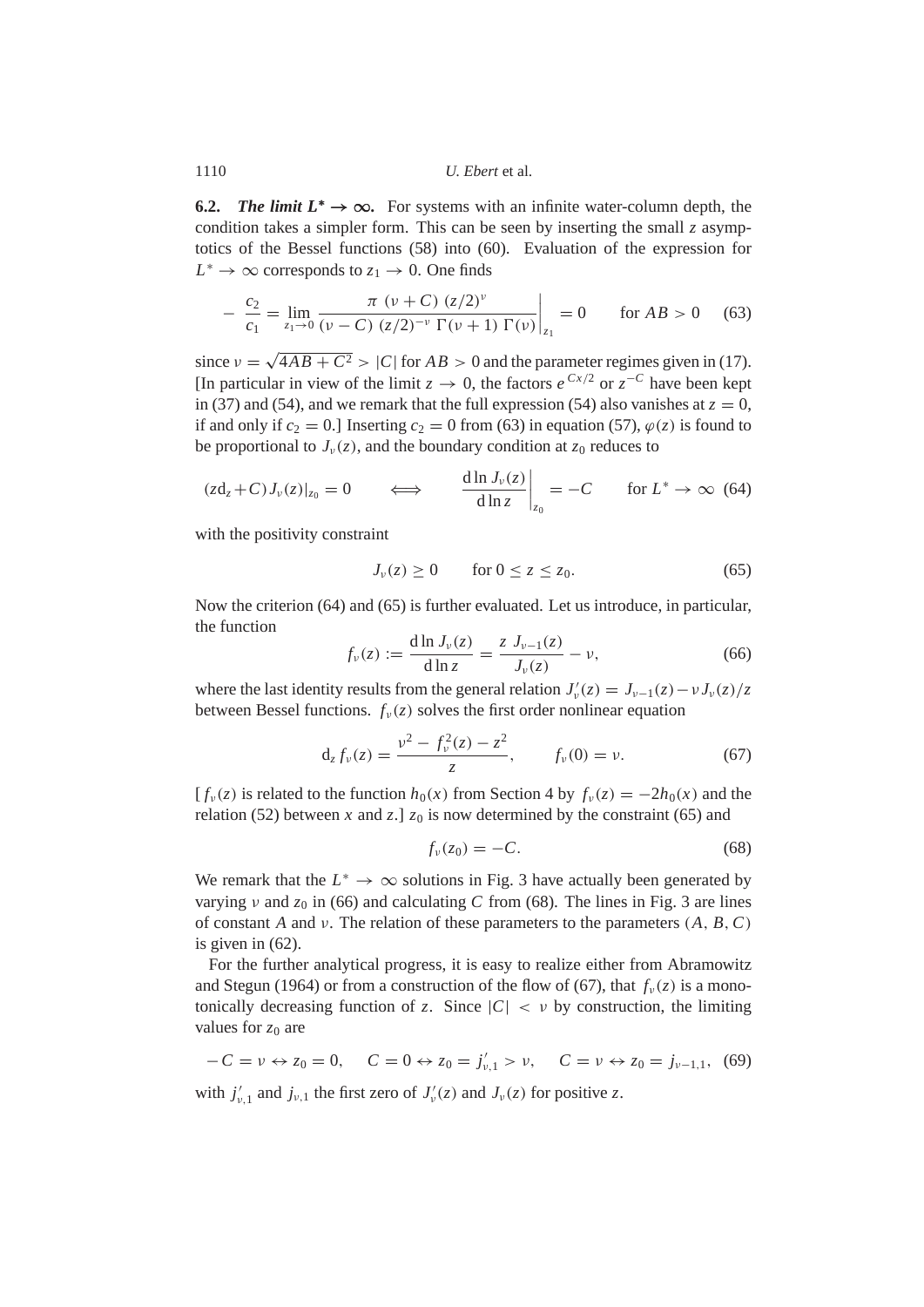In the limits  $z_0 \ll 1$  and  $z_0 \gg 1$ , several asymptotic expansions can be given. For  $z_0^2 = 4A \ll 1$ , we get either from [\(67\)](#page-15-6) or from [Abramowitz and Stegun](#page-27-6) [\(1964\)](#page-27-6)

<span id="page-16-0"></span>
$$
-C = \nu - \frac{z_0^2}{2(1+\nu)} - \frac{z_0^4}{8(1+\nu)^2(2+\nu)} - \frac{z_0^6}{16(1+\nu)^3(2+\nu)(3+\nu)} + O(z_0^8).
$$
\n(70)

If also  $|C| \ll 1$ , we get from expression [\(70\)](#page-16-0) in lowest order that  $B = A - C$ . So *B* also has to be small, if *A* and *C* are small, cf. Fig. [3.](#page-13-1) Further expansion with  $B = A - C + O(A + C)^2$  yields

<span id="page-16-2"></span>
$$
B = A - C - \frac{(3A - 2C)(2A - C)}{2} + \frac{143A^3 - 208A^2C + 93AC^2 - 12C^3}{12}
$$
  
+  $O(A^4) + O(A^3C) + \dots + O(C^4)$  for  $A \ll 1$  and  $|C| \ll 1$ . (71)

The expansion of [\(70\)](#page-16-0) for *A*  $\ll$  1 and an arbitrary negative value of  $-C = |C| \gg$  $\sqrt{4AB}$  is

<span id="page-16-3"></span>
$$
B = \frac{|C|}{1+|C|} + \frac{2A}{(1+|C|)^3(2+|C|)} + O(A^2)
$$
  
for  $A \ll 1$ ,  $C < 0$  and  $A \ll \frac{|C|(1+|C|)}{4}$ . (72)

For  $A \ll 1$  and  $C \gg$ √ 4*AB*, there is no solution with positive *B*.

For  $z_0^2 = 4A \gg 1$ , also  $\nu \gg 1$  because of the bound  $z_0 \leq j_{\nu-1,1} = O(\nu)$ from [\(69\)](#page-15-7). Expressing the Bessel function  $J_\nu(z)$  for argument  $z_0 = \nu - x(\nu/2)^{1/3}$ by Airy functions  $Ai(x)$  yields the large  $\nu$  expansion

<span id="page-16-1"></span>
$$
z_0 = \nu - \left(\frac{\nu}{2}\right)^{1/3} x \left[\frac{C}{\nu^{2/3}}\right] + O\left(\frac{1}{\nu^{1/3}}\right),\tag{73}
$$

where  $x[C/v^{2/3}]$  is defined implicitly by

$$
\frac{C}{v^{2/3}} = 2^{1/3} \frac{d \ln \text{Ai}(x)}{dx},\tag{74}
$$

and  $w(x) = Ai(x)$  is the solution of  $d_x^2 w = xw$  with  $\lim_{x \to \infty} w(x) = 0$ .

There are two limiting values for *x*, namely  $x \approx -1.0$  for  $|C| \ll v^{2/3}$  and  $x \approx -2.3$  for  $C \gg v^{2/3}$ . [For  $|C| \gg v^{2/3}$  and  $C < 0$ ,  $z_0$  eventually becomes so small that the ansatz [\(73\)](#page-16-1) loses its validity.] Insertion of [\(62\)](#page-14-4) into [\(73\)](#page-16-1) for a fixed value of *x* results in

<span id="page-16-4"></span>
$$
B = 1 - \frac{C^2}{4A} + \frac{x}{A^{1/3}} + O\left(\frac{1}{A^{2/3}}\right) \quad \text{for } A \gg 1 \quad \text{and} \quad C \ge 0. \tag{75}
$$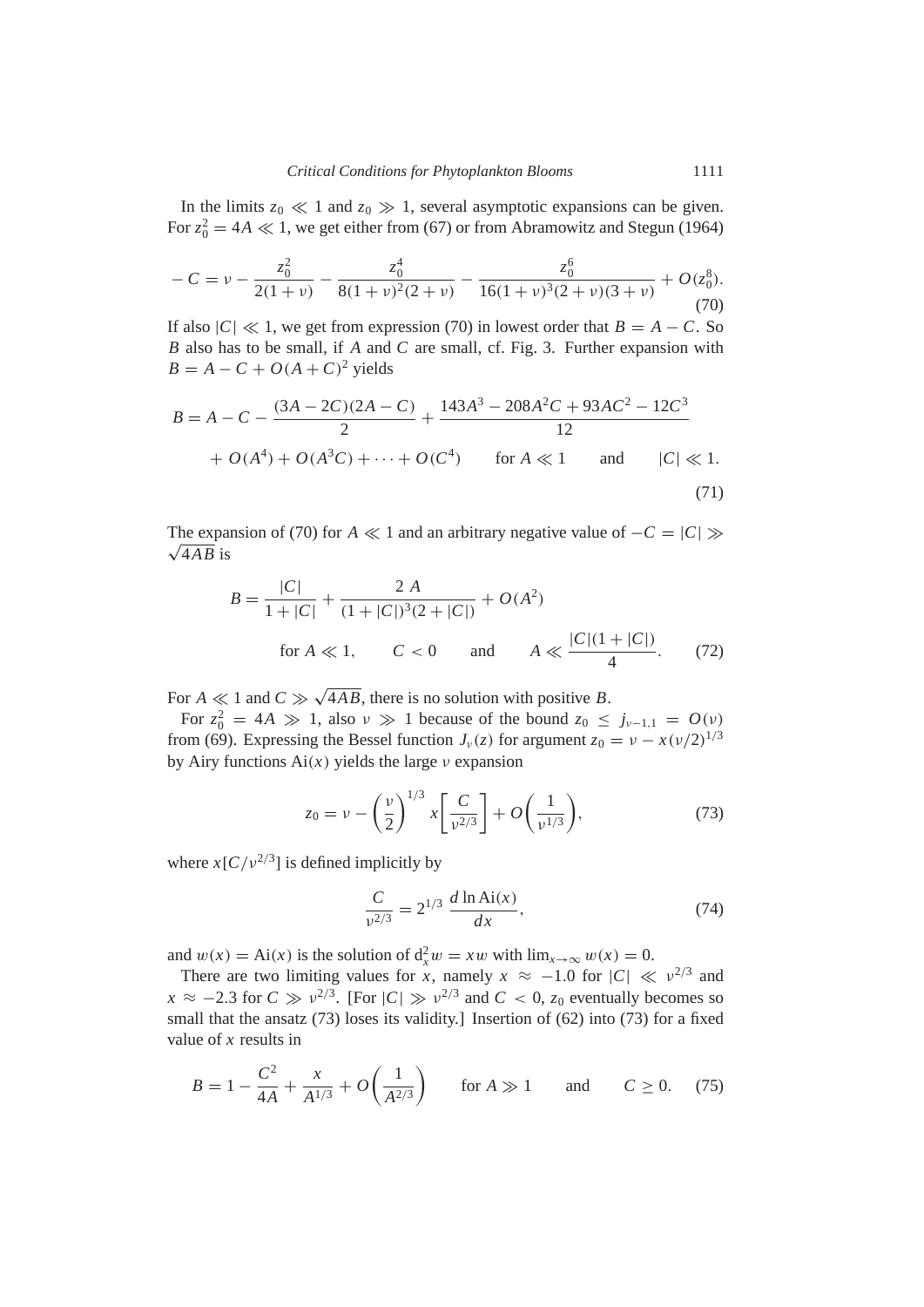Note that *C* can become large, while  $-2.3 \le x \le -1.0$  for all  $C \ge 0$ .

We finally remark that for  $L^* \gg 1$ , the expansion [\(63\)](#page-15-1) for  $z_1^2 = 4A e^{-L^*} \ll 1$ inserted into the general relation [\(60\)](#page-14-1) yields the expansion about the limit [\(64\)](#page-15-2) of  $L^* \to \infty$ 

$$
\frac{(zd_z + C) J_{\nu}(z)}{(zd_z + C) Y_{\nu}(z)}\Big|_{z_0 = \sqrt{4A}} = (A e^{-L^*})^{\nu} \frac{\pi (\nu + C)}{(\nu - C) \Gamma(\nu + 1) \Gamma(\nu)} + O(A e^{-L^*})^{\nu + 1}.
$$
 (76)

The asymptotic expansions [\(71\)](#page-16-2), [\(72\)](#page-16-3) and [\(75\)](#page-16-4) provide simple approximations to the surface shown in Fig. [3.](#page-13-1)

# **7. BACK TO THE ORIGINAL PARAMETERS**

<span id="page-17-0"></span>Let us return from the dimensionless variables *A*, *B*, *C* and *L* defined in [\(16\)](#page-5-4) to the original variables. These are the death rate  $\ell$ , the parameters *a* and  $\alpha$  in the growth rate [\(9\)](#page-4-3), the sinking velocity v and the specific light absorption coefficient *k* of the phytoplankton, and the incident light intensity *Iin*, the background turbidity  $K_{bg}$ , the diffusion constant *D* and the depth *H* of the water basin.

**7.1.** *Critical diffusion and water-column depth.* We now study the effect of the diffusion constant *D* on the phase transition. It was absorbed into the dimensionless parameters *A* and *C*. Hence we now define

$$
A_0 = AD = \frac{aI_{in}^{\alpha}}{\alpha^2 K_{bg}^2} \quad \text{and} \quad C_0 = CD = \frac{v}{\alpha K_{bg}}. \quad (77)
$$

The parameters  $A_0$ ,  $C_0$  and  $D$  all have the physical dimension of a diffusion constant. A variation of the parameter  $D$  for fixed light intensity  $I_{in}$  amounts to a variation of *A* and *C* with fixed value of *B* and fixed ratio

$$
\gamma = \frac{C}{A} = \frac{C_0}{A_0} = \frac{v \alpha K_{bg}}{a I_{in}^{\alpha}} = \frac{v \alpha K_{bg}}{\ell} B.
$$
 (78)

Possible phase transition scenarios as a function of diffusion constant *D* and water depth *L* where all other parameters are fixed, will be presented in Fig. [5.](#page-19-0) In particular, we will discuss the case  $B = 0.5$  as an example, i.e., the case when the incident light intensity is related to the growth and death rate like  $\ell = 0.5$   $aI_{in}^{\alpha}$ .

Figure [5](#page-19-0) can be derived by a simple projection of Fig. [2.](#page-12-0) To illustrate and explain this procedure, we introduce Fig. [4](#page-18-0) as an intermediate step. The solid curves in Fig. [4](#page-18-0) represent the data of Fig. [2](#page-12-0) for  $B = 0.5$  as level curves of constant  $L^*$ in the (*A*,*C*) plane; the fat solid curve marks the divergence of the maximal water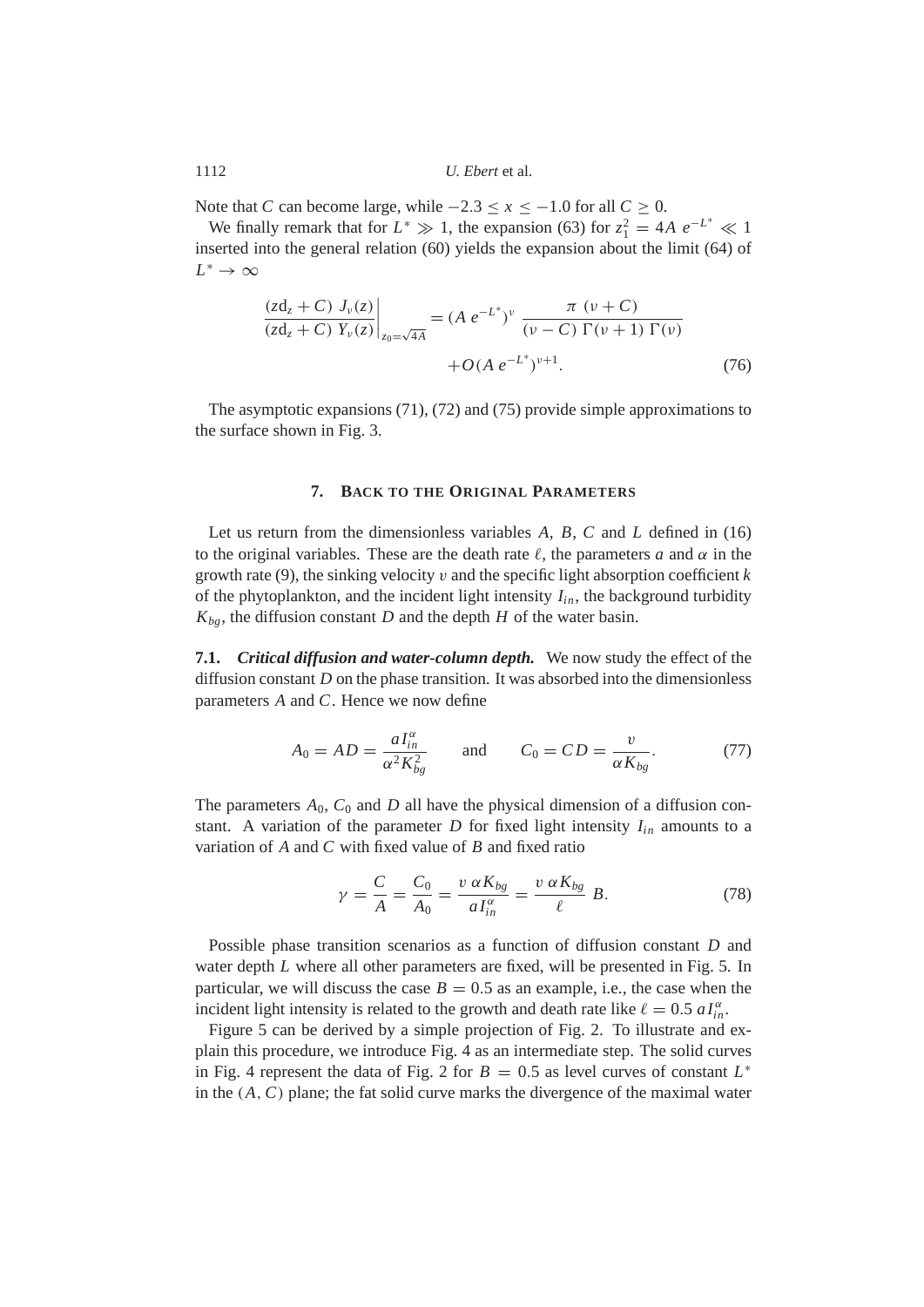

<span id="page-18-0"></span>Figure 4. The solid curves in the  $(A, C)$ -plane are level curves of constant  $L^*(A, B, C)$ for  $B = 0.5$ . They present the data of Fig. [2\(](#page-12-0)c). The fat solid curve denotes  $L^* \to \infty$ , the thin solid curves  $L^* = 1.6, 1.1$  and 1. For any combination  $(A, C)$  *above* the fat solid curve, phytoplankton blooms will exist independent of water-column depth. Conversely, for any combination (*A*,*C*) *below* the fat solid curve, phytoplankton blooms can exist only if water-column depth is less than  $L^*(A, B, C)$ . The three straight dashed lines starting at the origin are lines of fixed ratio  $\gamma = C/A$  with the values  $\gamma = -0.05, 0.1$  and 0.15. Variation along these dashed lines implies that only the diffusion constant *D* is varied, whereas all other model parameters are kept constant.

depth *L* ∗ , while the thin solid curves denote finite values of *L* ∗ . The straight dashed lines starting from the origin are lines of constant  $\gamma$  with the values  $\gamma = -0.05$ for a buoyant phytoplankton species and  $\gamma = 0.1$  and 0.15 for two species with different sinking rates. These three dashed lines represent three different possible behaviours: first, all lines with  $\gamma \leq 0$  (buoyant or neutrally buoyant species) intersect with the  $L^* \to \infty$ -curve precisely once. This intersection point indicates the value of the turbulent diffusion constant at which the maximal water-column depth *L* <sup>∗</sup> diverges. Hence, for buoyant or neutrally buoyant phytoplankton, there is precisely one critical value of the turbulent diffusion coefficient. Second, the  $\gamma = 0.1$ -line intersects twice with the  $L^* \to \infty$ -curve. This indicates that there is a critical value of the diffusion constant at which the maximal water-column depth diverges, and another value of *D*, below which the maximal water-column depth again becomes bounded. Third, the  $\gamma = 0.15$ -line does not intersect with the  $L^* \to \infty$ -curve at all. In this case, there is no critical value of *D*; rather the maximal water-column depth is bounded for all values of *D*. Thus, for sinking phytoplankton, there are either two critical values of the turbulent diffusion constant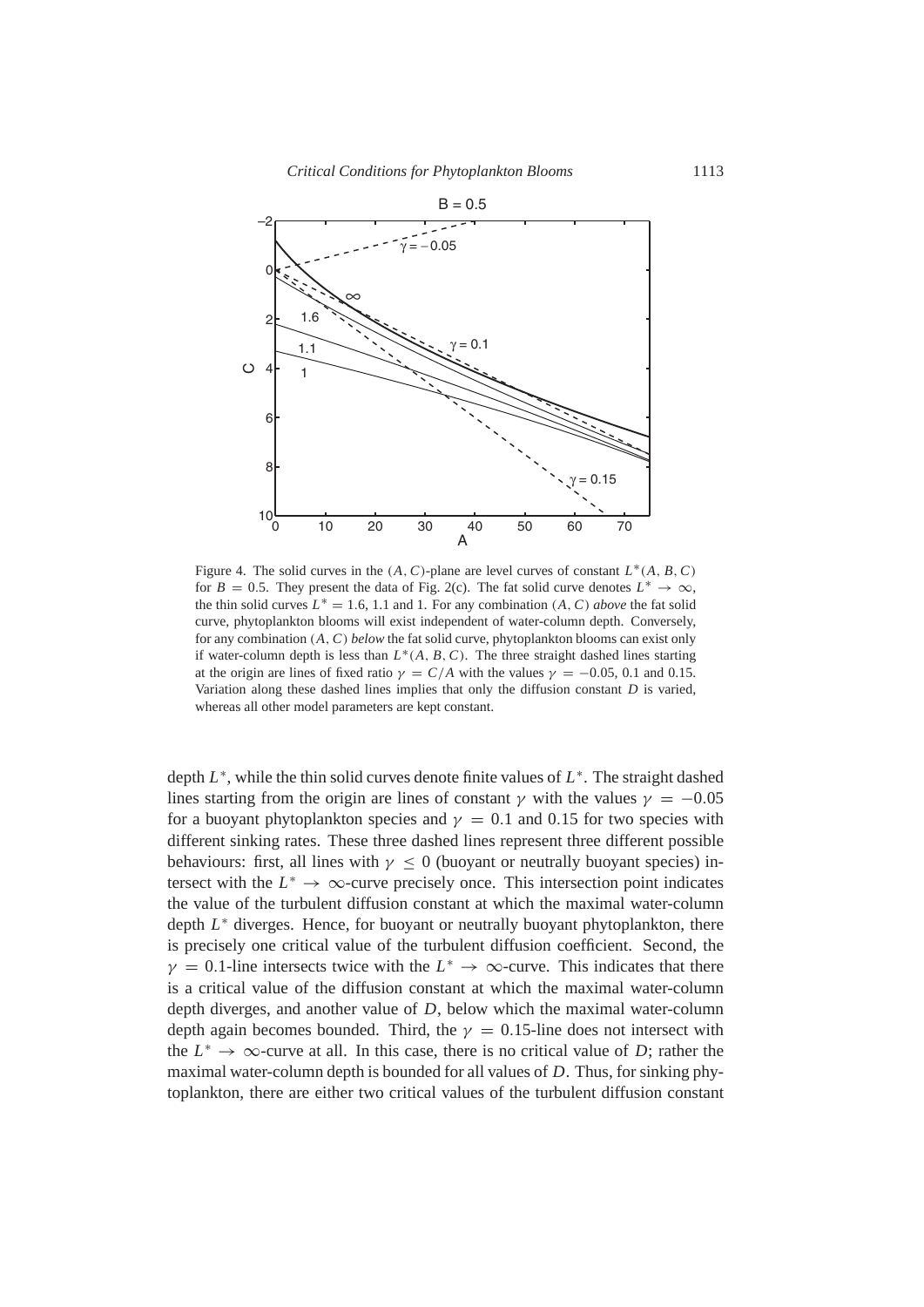

<span id="page-19-0"></span>Figure 5. The phase boundary of phytoplankton bloom development, plotted as a function of water-column depth  $L = \alpha K_{bg}$  *H* and scaled diffusion constant  $D/A_0$ . Phytoplankton bloom always exists for sufficiently shallow water columns  $L \ll 1$ . The phase boundary in the plane of *L* and  $D/A<sub>0</sub>$  depends on *B* and  $\gamma$ . Here it is shown for  $B = 0.5$  and three values of  $\gamma$ . The plots are projections of Fig. [2](#page-12-0) (with Fig. [4](#page-18-0) as an intermediate step) onto different plankton species with  $\gamma = -0.05$  in (a),  $\gamma = 0.1$  in (b) and  $\gamma = 0.15$  in (c). We indicated the asymptotic limits of critical depth  $L_{\infty}$  at  $D \to \infty$ , compensation depth  $L_0$ at *D*  $\rightarrow$  0, and maximal and minimal critical diffusion *D*<sub>max</sub> and *D*<sub>min</sub> at  $L^* \rightarrow \infty$ .

or none at all. To be more precise, between 0.1 and 0.15, there is a  $\gamma$ -line tangent to the  $L^* \to \infty$ -curve, where the two intersection points merge and disappear. We denote this particular value of  $\gamma$  as  $\gamma_c(B)$ .

Figure [5](#page-19-0) shows the phase boundary of phytoplankton bloom development as a function of the water-column depth  $L = \alpha K_{b} H$  and the scaled diffusion constant  $D/A<sub>0</sub>$ . It should be remarked that these plots depend on the two parameters  $\gamma$  and *B* only, and that the same values of  $\gamma$  and *B* as in Fig. [4](#page-18-0) have been chosen. The projection procedure from Fig. [4](#page-18-0) to Fig. [5](#page-19-0) is as follows: the *A*-axis of Fig. [4](#page-18-0) is inverted to give the  $1/A = D/A_0$ -axis of Fig. [5.](#page-19-0) The values of  $L^*(A, B, C)$  along a line of constant  $\gamma$  and *B* in Fig. [4](#page-18-0) are plotted on the *L*-axis of Fig. [5.](#page-19-0)

The values of  $\gamma$  have been chosen to illustrate the three different possible forms of the (*D*, *L*) diagrams. Figure [5\(](#page-19-0)a) with  $\gamma = -0.05$  is representative for all nonpositive values of  $\gamma$ , i.e., for buoyant or neutrally buoyant phytoplankton. As can be seen in Fig. [4,](#page-18-0) a line of constant  $\gamma$  intersects with each value of  $L^*$  exactly once. Hence the maximal water depth  $L^*$  is a monotonically decreasing function of  $D$ ,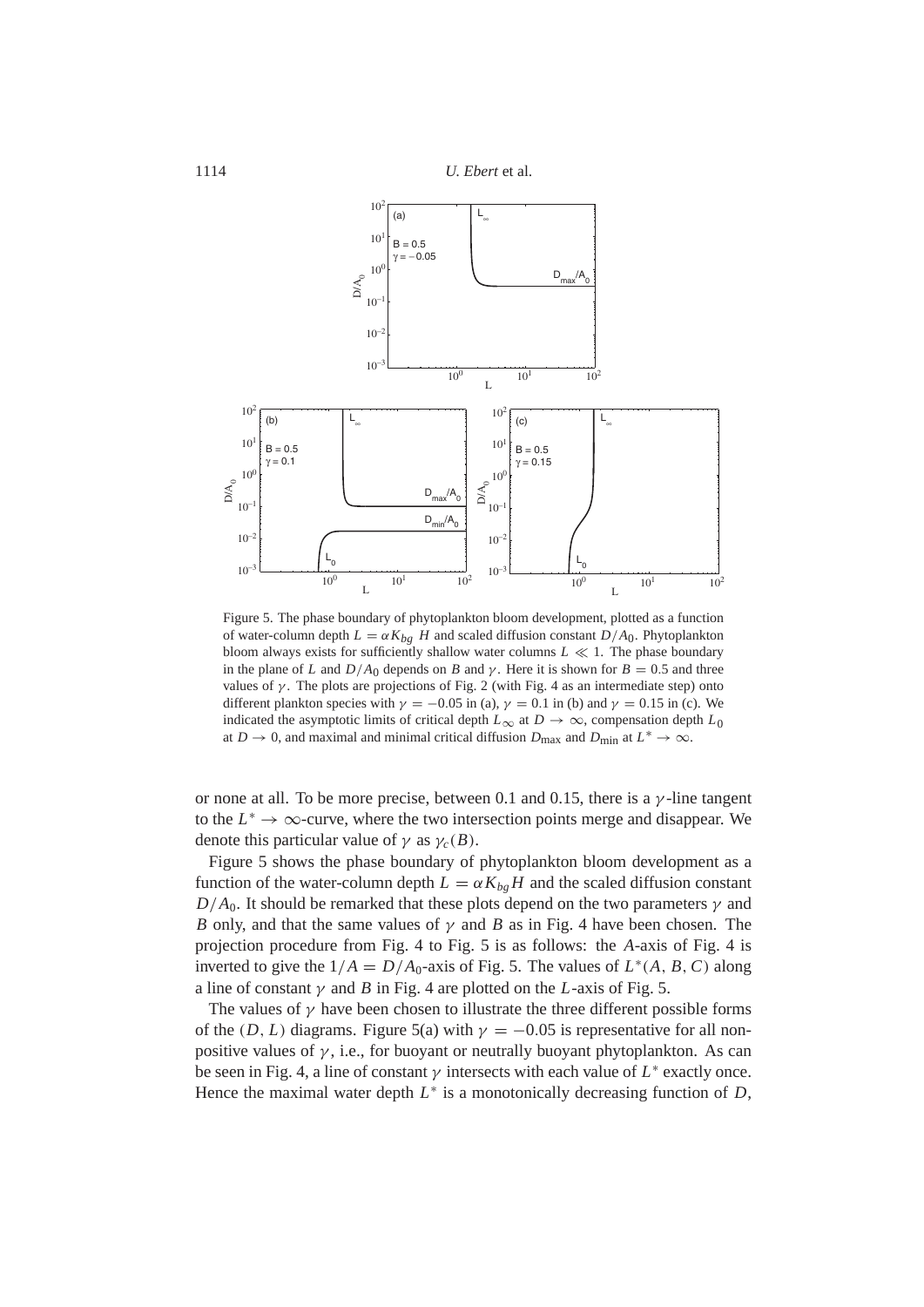and there is only one critical value of *D* for  $L^* \to \infty$ , called the maximal critical diffusion  $D_{\text{max}}$ . For sinking phytoplankton, i.e., for  $\gamma > 0$ , there are two possibil-ities. Figure [5\(](#page-19-0)b) shows the data of Fig. [4](#page-18-0) projected onto  $\gamma = 0.1$ . Here there are two critical values of *D* for  $L^* \to \infty$ . We will call these two values the minimal and the maximal critical diffusion,  $D_{\text{min}}$  and  $D_{\text{max}}$ , respectively. For all values of *D* between  $D_{\text{min}}$  and  $D_{\text{max}}$ , a bounded maximal water-column depth does not exist, and, hence, phytoplankton blooms can develop in any water-column depth. This figure is representative for all positive  $\gamma$  smaller than  $\gamma_c(B)$ . Figure [5\(](#page-19-0)c) shows the data for  $\gamma = 0.15$ , which implies that  $\gamma$  is larger than  $\gamma_c(B)$ . In this case, there is no critical value of *D* for  $L^* \to \infty$ . That is, there is always a bounded maximal water-column depth *L* ∗ , whatever the value of the diffusion coefficient *D*.

We note that the limit value  $L_{\infty}$  for  $D \to \infty$  is the same in all three panels in Fig. [5.](#page-19-0) This can be understood immediately from Fig. [4,](#page-18-0) since it corresponds to the value of  $L^*(A, B, C)$  in the point  $(A, C) \rightarrow (0, 0)$  that is reached by all  $\gamma$ lines. Also the limit value  $L_0$  for  $D \to 0$  is the same for all positive values of  $\gamma$ . It corresponds to the saturation value of  $L^*$  in Fig. [4](#page-18-0) for large A and fixed ratio  $\gamma = C/A > 0.$ 

In the remainder of this section, we will derive analytical results for the critical values  $D_{\text{max}}$  and  $D_{\text{min}}$  in the limit  $L^* \to \infty$ , and for the critical values  $L_0$  and  $L_{\infty}$ in the limits of *D*  $\rightarrow$  0 and *D*  $\rightarrow \infty$ . We also present asymptotic expansions about these limits.

**7.2.** *Compensation depth: the limit*  $D \rightarrow 0$ *.* What happens if turbulent diffusion is negligibly small? In this case, the motion of phytoplankton is governed by buoyancy or sinking only. Hence, in the long run, buoyant phytoplankton will completely float at the surface, so the depth of the water column below it does not play any role, if only at the surface the growth rate is larger than the death rate. Thus, for  $\gamma < 0$ , there is phytoplankton bloom development whenever  $B < 1$ , and hence there is no critical water-column depth  $L_0$  if diffusion is low [Fig. [5\(](#page-19-0)a)].

In contrast, sinking phytoplankton will sink to the bottom of the water column if diffusion is negligibly small, and hence they will survive only if the reproduction rate at the bottom overcomes the death rate. Thus, for sinking phytoplankton, there always exists a maximal water-column depth at low diffusion, defined earlier as the compensation depth  $L_0$  [Fig. [5\(](#page-19-0)b) and 5(c)]. In terms of equations [\(9\)](#page-4-3) and [\(16\)](#page-5-4), the compensation depth  $L_0 = \alpha K_{b} H_0$  is given by

<span id="page-20-1"></span>
$$
g(I_{in} e^{-K_{bg}H_0}) = 0 \iff L_0(B) = -\ln B \text{ for } \gamma > 0, \qquad D = 0.
$$
 (79)

The calculation presented in this subsection reproduces this result and extends it with a small *D* expansion:

<span id="page-20-0"></span>
$$
e^{-L^*} = B\left(1 - \frac{1}{\gamma} \frac{D}{A_0} + O\left(\frac{D}{A_0}\right)^3\right) \qquad (\gamma A_0 = C_0)
$$
\n(80)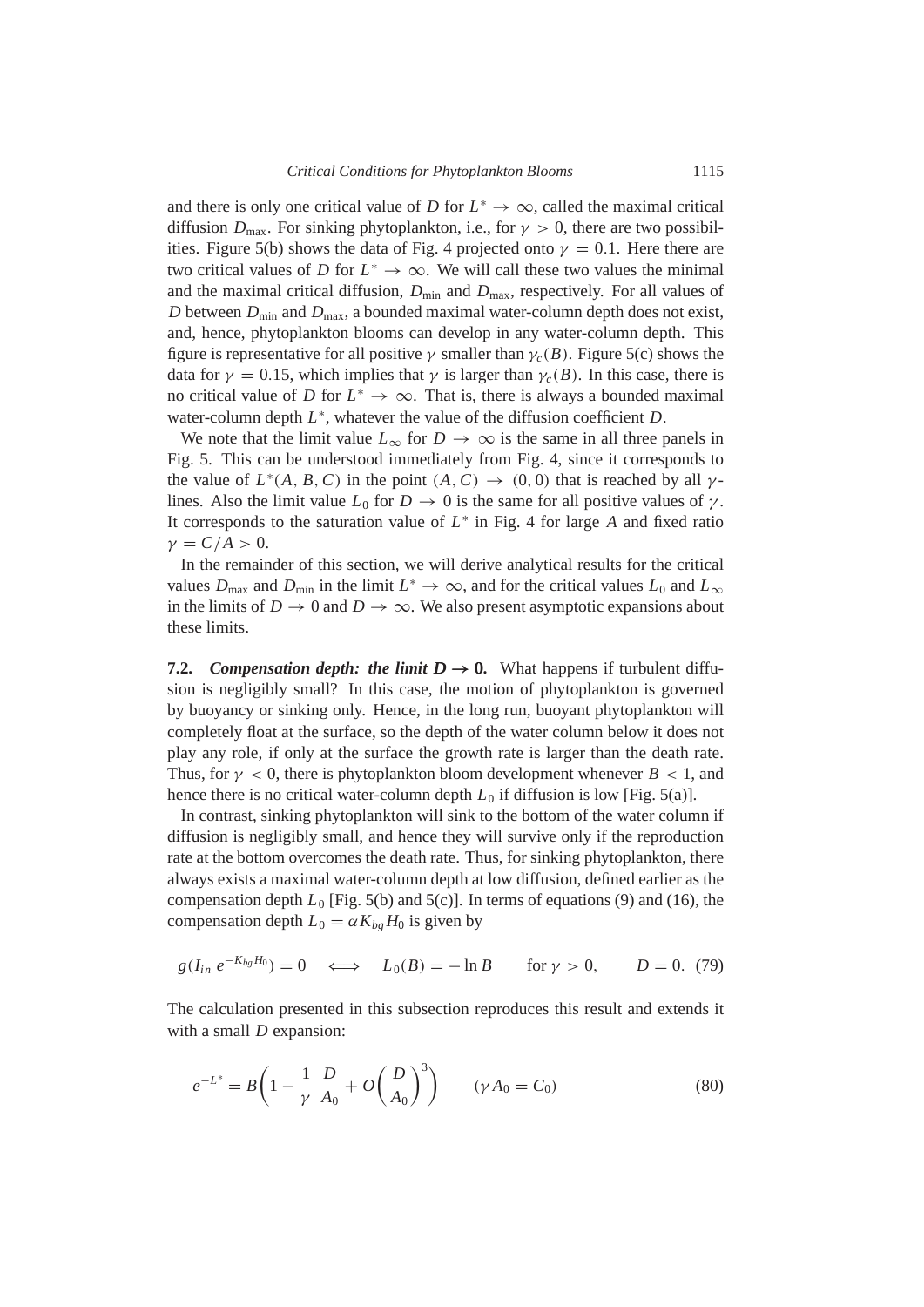$$
\Leftrightarrow L^* = -\ln B + \frac{1}{\gamma} \frac{D}{A_0} + \frac{1}{2\gamma^2} \left(\frac{D}{A_0}\right)^2 + O\left(\frac{D}{A_0}\right)^3 \text{ for } \gamma > 0, \quad D \to 0.
$$

In the remainder of the section, we will derive this result from  $(61)$  and  $(62)$ .

*v* and  $z_0$  are expressed by  $A_0$ ,  $B$ ,  $\gamma = C_0/A_0 > 0$  and *D* as

$$
\nu = \gamma \frac{A_0}{D} \sqrt{1 + \frac{D}{A_0} \frac{4B}{\gamma^2}}, \qquad z_0 = \sqrt{\frac{4A_0}{D}}.
$$
 (81)

Hence for fixed  $A_0$ , *B* and  $\gamma > 0$  and for  $D \to 0$ , we always have  $\nu \gg 1$  and  $z_0 \ll v$ . Furthermore  $z_1 = z_0 e^{-L^*/2} \le z_0$ . Therefore for the evaluation of the Bessel functions in [\(61\)](#page-14-2), Debye's asymptotic expansions can be used:

<span id="page-21-1"></span>
$$
J_{\nu}(z) \sim \frac{e^{\nu \chi}}{\sqrt{2\pi \nu t}} \left( 1 + \sum_{k=1}^{\infty} \frac{u_k(t)}{\nu} \right), \qquad Y_{\nu}(z) \sim \frac{-2 e^{-\nu \chi}}{\sqrt{2\pi \nu t}} \left( 1 + \sum_{k=1}^{\infty} \frac{u_k(t)}{(-\nu)^k} \right),
$$
  

$$
t = \left( 1 - \frac{z^2}{\nu^2} \right)^{-1/2}, \qquad \chi = t - \operatorname{arcosh} \frac{\nu}{z} \stackrel{z \ll \nu}{\approx} - \ln \frac{2\nu}{z} + O(1). \tag{82}
$$

The  $u_k(t)$  are polynomials of degree 3k in t, that can be found in [Abramowitz and](#page-27-6) [Stegun](#page-27-6) [\(1964\)](#page-27-6). Insertion of these expansions into the determinant [\(61\)](#page-14-2) leads to the prefactors  $e^{\nu(\chi(z_0)-\chi(z_1))} \approx (z_1/z_0)^{\nu} = e^{-\nu L^*/2}$  and  $e^{-\nu(\chi(z_0)-\chi(z_1))} \approx e^{\nu L^*/2}$ . For any finite  $L^*$  and  $\nu \to \infty$ , these factors dominate the expressions in [\(61\)](#page-14-2). Further evaluation similar to [\(63\)](#page-15-1), [\(64\)](#page-15-2) shows that in the limit of vanishing diffusion constant and for  $C > 0$ ,  $L^*$  as a function of A, B and C is determined by

<span id="page-21-0"></span>
$$
(zd_z + C) Y_{\nu}(z)|_{z_1} = 0.
$$
 (83)

This equation has a solution for  $D \to 0$  only if  $C > 0$ . Evaluating [\(83\)](#page-21-0) further with the help of [\(82\)](#page-21-1) gives a functional relation between the three quantities

<span id="page-21-2"></span>
$$
\lambda = 1 - \frac{e^{-L^*}}{B}, \qquad \delta = \frac{1}{C} = \frac{D}{\gamma A_0}
$$
 and  $\epsilon = \frac{AB}{C^2} = \frac{D}{A_0} \frac{B}{\gamma^2} = \delta \frac{B}{\gamma}$  (84)

since the parameters in [\(83\)](#page-21-0) can be written as

$$
C = \frac{1}{\delta}, \qquad \nu = \frac{\sqrt{1+\epsilon}}{\delta}, \qquad t\left(\frac{z_1}{\nu}\right) = \sqrt{\frac{1+\epsilon}{1+\epsilon\lambda}}.\tag{85}
$$

Evaluating [\(83\)](#page-21-0) up to order  $D^2$ , the *D*-expansion of  $\lambda$  is  $\lambda = \delta + O(D^3)$ . Insertion of [\(84\)](#page-21-2) yields our final result [\(80\)](#page-20-0).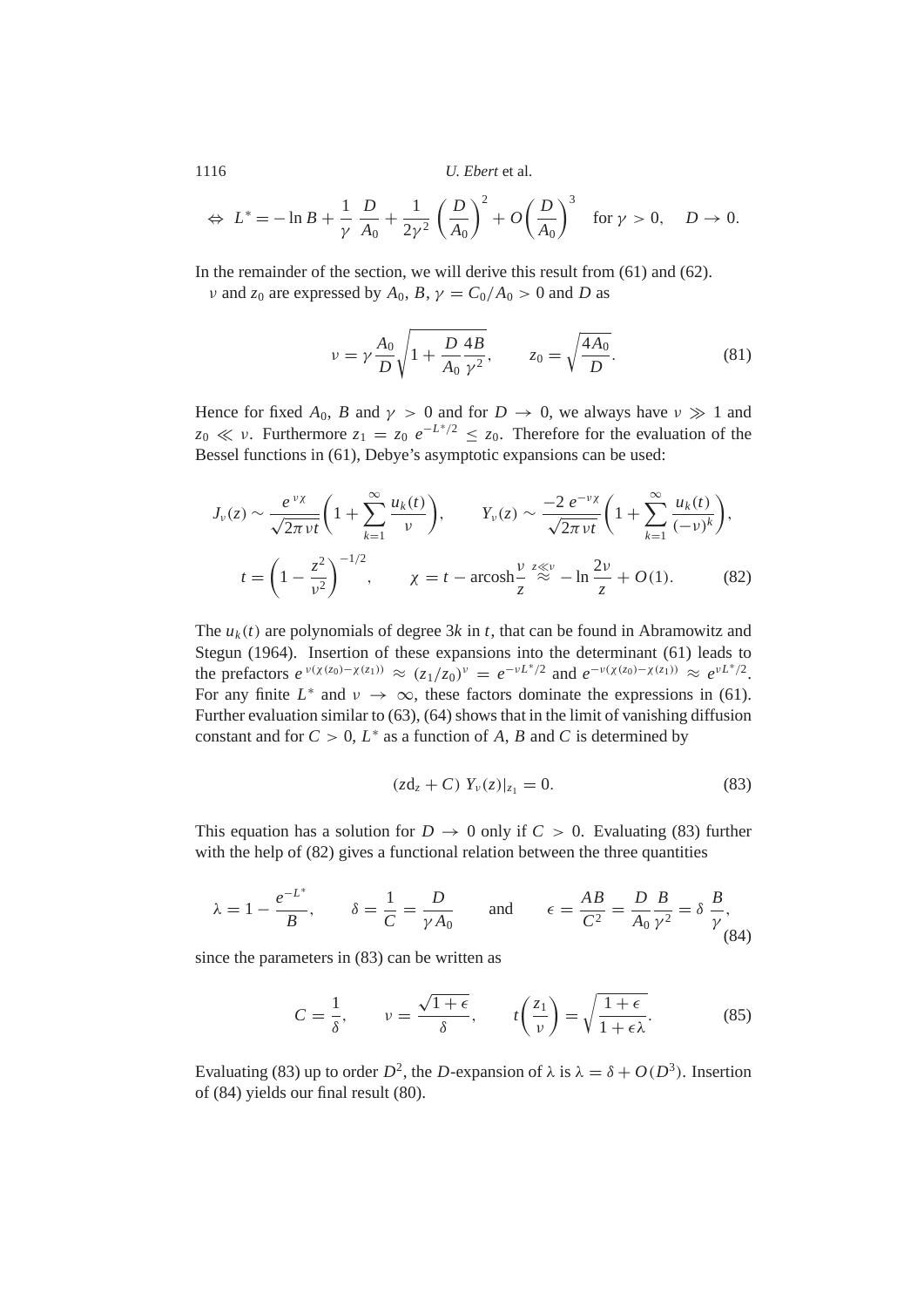**7.3.** *Critical depth: the limit*  $D \rightarrow \infty$ . What happens if mixing by turbulent diffusion becomes infinitely fast? In this case, the phytoplankton is homogeneously distributed through the whole water column, and no spatial structures remain. Hence the critical depth  $L_{\infty} = \alpha K_{bg} H_{\infty}$  as defined by [Sverdrup](#page-28-0) [\(1953\)](#page-28-0) is reached if the growth rate integrated over the whole column balances the death rate for constant phytoplankton density

<span id="page-22-1"></span>
$$
\int_0^{H_{\infty}} g(I_{in} e^{-K_{bg}s}) ds = 0 \quad \Leftrightarrow \quad B = \frac{1 - e^{-L_{\infty}}}{L_{\infty}} \qquad \text{for } D \to \infty. \tag{86}
$$

Here the critical depth  $L_{\infty} = L_{\infty}(B)$  is the positive solution of the above equation. In the remainder of this subsection, we will expand in the small parameter 1/*D* about the asymptotic behaviour for  $D \to \infty$ . The result of this calculation can be written as

<span id="page-22-0"></span>
$$
L^* = L_{\infty}(B) + \frac{A_0}{D} L_1(B, \gamma) + \left(\frac{A_0}{D}\right)^2 L_2(B, \gamma) + \cdots,
$$
 (87)

where  $L_1$  is given by

<span id="page-22-2"></span>
$$
L_1(B, \gamma) = \frac{L_{\infty}}{6(B - 1 + BL_{\infty})} \times [3\gamma (BL_{\infty} - 2(1 - B)) + (2B^2L_{\infty}^2 + 3B(3B - 2)L_{\infty} + 6(2B - 1)(B - 1))].
$$
 (88)

Let us first discuss the consistency and implications of this result: if the death rate at the surface almost equals the growth rate, i.e., if  $B \uparrow 1$ , then  $L_{\infty} =$  $2(1 - B) + O(1 - B)^2$  is small and the expansion [\(87\)](#page-22-0) reproduces the earlier re-sult [\(48\)](#page-11-3). If the death rate at the surface is negligible, i.e., if  $B \downarrow 0$ , then the water depth diverges like  $L_{\infty} = 1/B + O(e^{-1/B}/B)$ . Furthermore we remark that  $L_{\infty} > L_0$  from [\(79\)](#page-20-1) for all *B* and *C* > 0: that is, the critical depth is always larger than the compensation depth since phytoplankton distributed over the whole water column has better reproduction conditions than phytoplankton at the bottom.

The results [\(86\)](#page-22-1)–[\(88\)](#page-22-2) are now derived from the determinant [\(61\)](#page-14-2). For  $D \to \infty$ , the parameters  $z$ ,  $v$  and  $C$  are small. Expressed in terms of the small parameter  $z_0^2 = 4A = 4A_0/D$  and the fixed parameters  $\gamma = C_0/A_0$ , *B* and *L*<sup>\*</sup>, they read

$$
z_1^2 = e^{-L^*} z_0^2
$$
,  $C = \gamma z_0^2/4$ ,  $v^2 = B z_0^2 + \gamma^2 z_0^4/16$ . (89)

Since  $z_1 \le z_0 \ll 1$ , the determinant [\(61\)](#page-14-2) can now be evaluated with the asymptotic expansions [\(58\)](#page-14-3) and [\(59\)](#page-14-5):

$$
\Delta = -\frac{e^{\nu L^*/2}}{\nu \pi} p_{\nu}(z_0) p_{-\nu}(z_1) + \frac{e^{-\nu L^*/2}}{\nu \pi} p_{-\nu}(z_0) p_{\nu}(z_1)
$$
  

$$
p_{\nu}(z) = \sum_{n=0}^{\infty} \frac{(2n+\nu+C)(-z^2/4)^n}{n! \prod_{k=1}^n (k+\nu)}.
$$
 (90)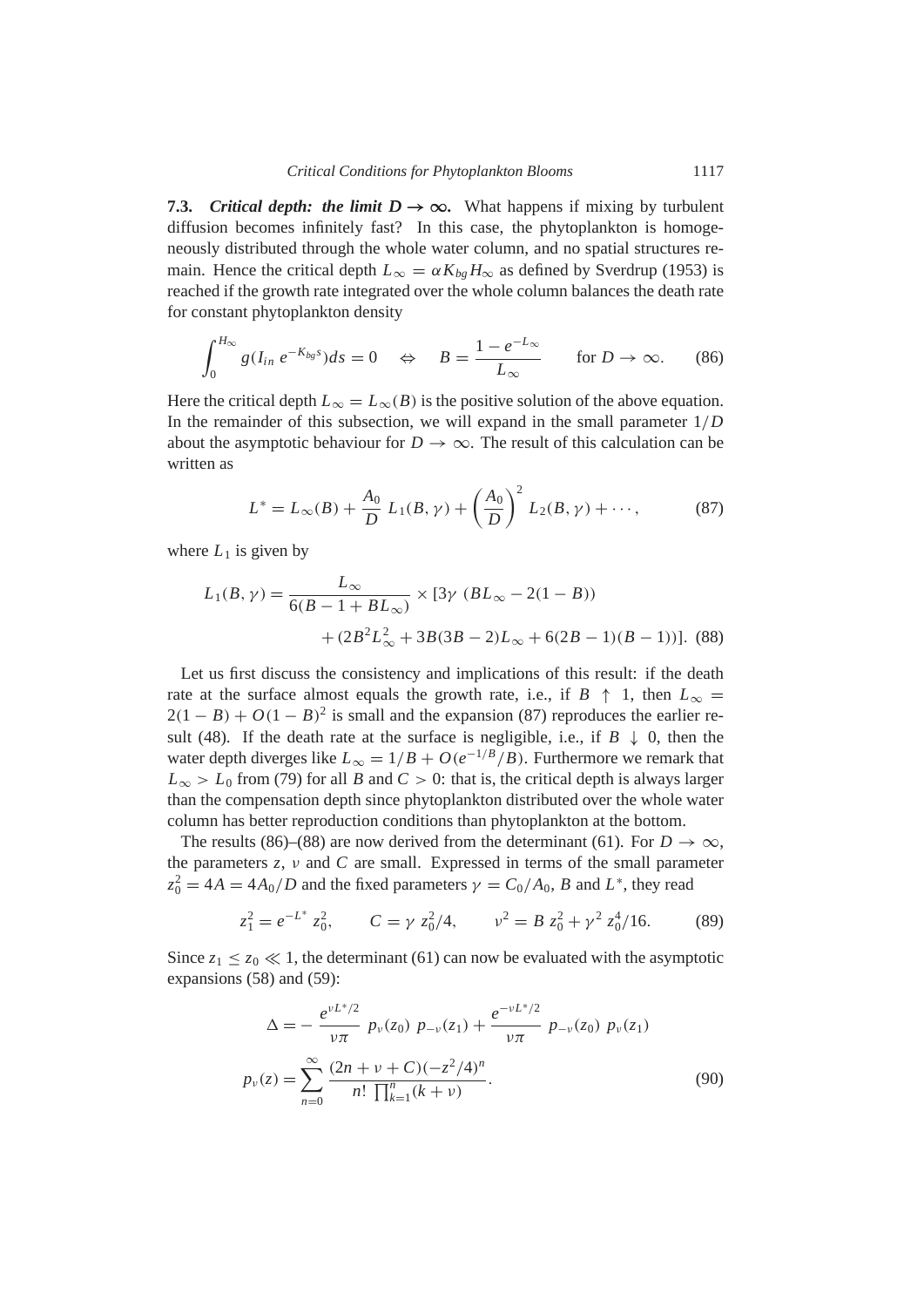A short consideration shows that  $\Delta(-v) = \Delta(v)$ , so  $\Delta$  is actually a function of  $v^2$ , and therefore the expansion of  $\Delta$  orders in powers of  $1/D$ , not  $1/\sqrt{D}$ . With the ansatz [\(87\)](#page-22-0) and

$$
\Delta = \frac{1}{\nu \pi D \sqrt{D}} \bigg[ \Delta_0 + \frac{\Delta_1}{D} + \frac{\Delta_2}{D^2} + \cdots \bigg],\tag{91}
$$

the  $L_k$  can be solved hierarchically from  $\Delta_k = 0$  for all *k*. Since  $\Delta_0 = 0$  for

$$
1 - e^{-L_{\infty}} - BL_{\infty} = 0,
$$
\n(92)

the result [\(86\)](#page-22-1) for  $L_{\infty}$  follows immediately.  $\Delta_1 = 0$  determines  $L_1$ , the result [\(88\)](#page-22-2) was given earlier.

**7.4.** *Critical diffusion: the limit*  $L^* \to \infty$ . The case of diverging water depth  $L^* \to \infty$  as a function of *A*, *B* and *C* was already analysed in detail in Section [6.2:](#page-15-0) in general, the relation between *A*, *B* and *C* for infinite water depth is given by

<span id="page-23-0"></span>
$$
\frac{z_0 J_{\nu-1}(z_0)}{J_{\nu}(z_0)} = \nu - C \quad \text{with} \quad \nu = \sqrt{4AB + C^2} \quad \text{and} \quad z_0 = \sqrt{4A}.
$$
\n(93)

The critical diffusion *D* as a function of  $A_0$ , *B* and  $C_0$  results from replacing *A* by  $A_0/D$  and *C* by  $C_0/D = \gamma A_0/D$ . The identity [\(93\)](#page-23-0) yields both the maximal critical diffusion  $D_{\text{max}}$  and the minimal critical diffusion  $D_{\text{min}}$ , if they exist. However, the relation is implicit, and explicit predictions for the critical diffusion can only be derived by asymptotic expansions valid in some part of parameter space. Depending on the values of *B* and  $\gamma = C_0/A_0$ , these expansions take different forms. We only consider a few special cases with the following explicit results:

For  $z_0^2 = 4A_0/D \ll 1$ , equation [\(93\)](#page-23-0) is approximated by equation [\(70\)](#page-16-0). If, furthermore,  $B \ll 1$  and  $\gamma$  of order unity, the diffusion constant according to [\(71\)](#page-16-2) diverges like

$$
\frac{D_{\text{max}}}{A_0} = \frac{1 - \gamma}{B} - \frac{(3 - 2\gamma)(2 - \gamma)}{2(1 - \gamma)} + B \frac{35 - 99\gamma + 82\gamma^2 - 21\gamma^3}{12(1 - \gamma)^3} + O(B^2)
$$
  
for  $B \ll 1$  and  $\gamma \le O(1)$ . (94)

This is an explicit result for the maximal critical diffusion  $D_{\text{max}}$  in the limit of small death rate *B*.

For buoyant phytoplankton with  $\gamma < 0$  and large  $|\gamma|$ , another approximation for the upper critical diffusion  $D_{\text{max}}$  can be derived from [\(72\)](#page-16-3):

$$
\frac{D_{\text{max}}}{A_0} = |\gamma| \frac{1 - B}{B} + \frac{(1 - B)^3}{B (1 - B/2)} + O\left(\frac{1}{\gamma}\right)
$$
  
for  $\gamma < 0$  and  $|\gamma| \gg \max[4(1 - B), B/(1 - B)]$ . (95)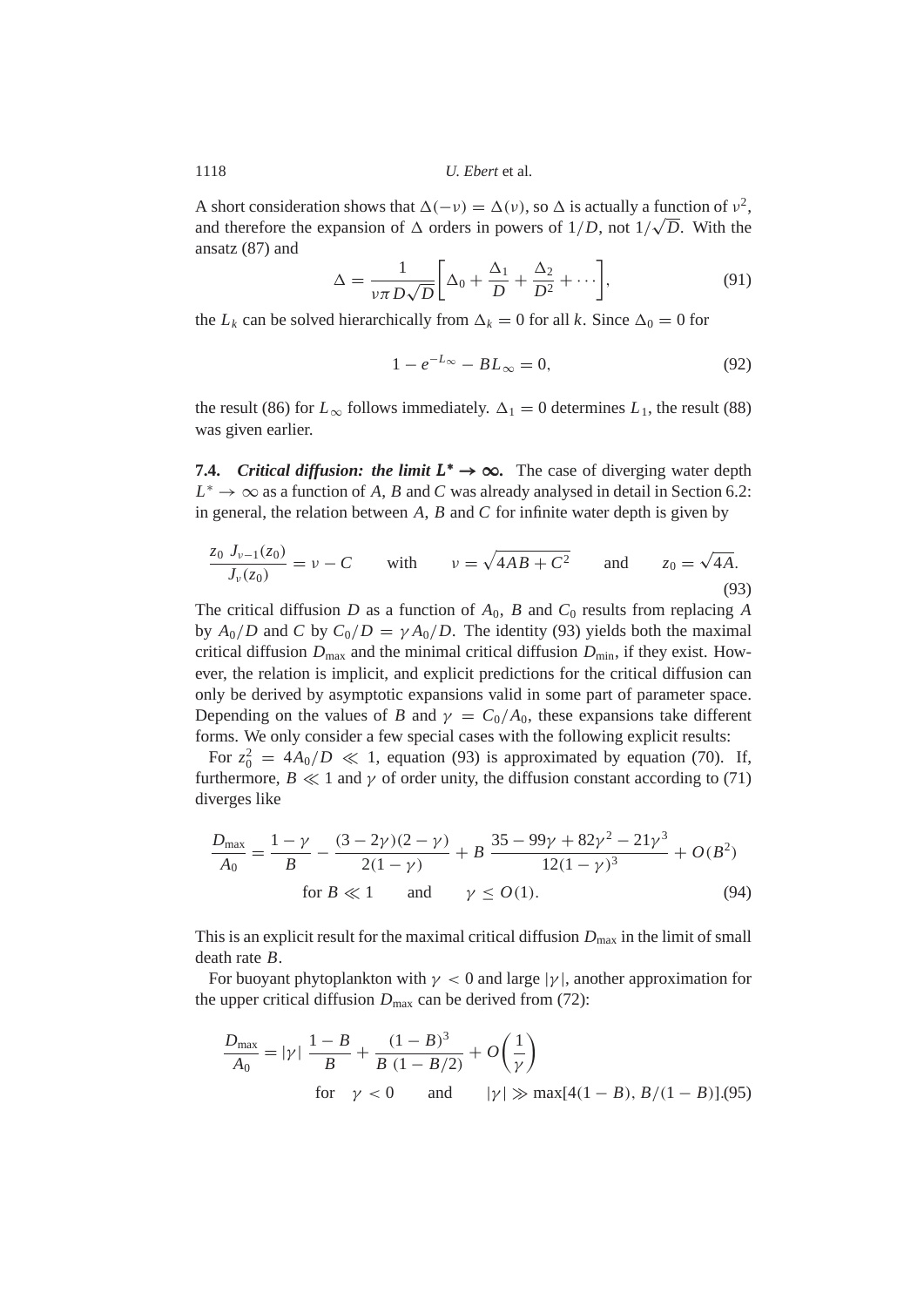For weakly sinking plankton with  $\gamma > 0$  and  $\gamma \ll 2$ √  $\overline{1-B}$ , the minimal critical diffusion  $D_{\text{min}}$  is, according to [\(75\)](#page-16-4),

$$
\frac{D_{\min}}{A_0} = \frac{\gamma^2}{4(1-B)} \left( 1 + O\left(\frac{\gamma}{(1-B)^2}\right)^{2/3} \right) \quad \text{for } 0 < \gamma \ll (1-B)^2. \tag{96}
$$

This last approximation reproduces the result of [Riley](#page-28-4) *et al.* [\(1949\)](#page-28-4) and [Shigesada](#page-28-5) [and Okubo](#page-28-5) [\(1981\)](#page-28-5) that  $D = v^2/(4 g(I_{in})) + \cdots$  and restricts its validity to  $\gamma \ll$  $(1 - B)^2$ .

#### **8. SUMMARY AND CONCLUSIONS**

<span id="page-24-0"></span>**8.1.** *Theoretical summary.* We have analysed the critical conditions for phytoplankton bloom development. Our results are particularly relevant for bloom development in eutrophic waters, as the model assumes that phytoplankton growth is determined by light availability only, whereas all nutrients are assumed to be available in ample supply. What distinguishes our analysis from many previous analyses of light-limited phytoplankton dynamics [\(Kok,](#page-28-14) [1952;](#page-28-14) [Sverdrup,](#page-28-0) [1953;](#page-28-0) [Evers,](#page-27-7) [1991;](#page-27-7) Platt *[et al.](#page-28-1)*, [1991;](#page-28-1) [Huisman,](#page-27-3) [1999;](#page-27-3) [Huisman](#page-28-3) *et al.*, [1999a\)](#page-28-3) is that we have here specifically focussed on incomplete mixing of phytoplankton [\(Shigesada and](#page-28-5) [Okubo,](#page-28-5) [1981;](#page-28-5) [Ishii and Takagi,](#page-28-15) [1982;](#page-28-15) [Totaro,](#page-28-6) [1989;](#page-28-6) [Huisman](#page-28-7) *et al.*, [1999b,](#page-28-7)[c\)](#page-28-8). This paper confirms the recent numerical discovery of [Huisman](#page-28-7) *et al.* [\(1999b,](#page-28-7)[c\)](#page-28-8) of a critical threshold value for the vertical turbulent diffusion coefficient by means of rigorous mathematical analysis. Furthermore, the paper extends the investigation to sinking and buoyant phytoplankton. Using dimensional analysis, the physical parameters like incident light intensity, background turbidity, water-column depth, maximal growth rate of phytoplankton, and so on reduce to the four dimensionless parameters  $(A, B, C, L)$  defined in equation [\(16\)](#page-5-4). These four parameters establish scaling rules and similarity laws between different phytoplankton–water–lightsystems. A transformation from dimensionless parameters back to physical parameters allows a straightforward interpretation of the conditions for phytoplankton bloom development in terms of measurable species traits and environmental conditions.

The full four-dimensional parameter space of phytoplankton bloom development cannot be displayed in a single three-dimensional plot. Therefore two different projections onto three-dimensional parameter spaces are represented in Figs [2](#page-12-0) and [3.](#page-13-1) In the different panels of Fig. [2,](#page-12-0) the maximal water-column depth  $L^*(A, B, C)$  is shown as a function of *A* and *C*, and the panels are distinguished by different fixed values of *B*. Figure [3](#page-13-1) shows the surface in the three-dimensional parameter space  $(A, B, C)$ , where the maximal water-column depth diverges  $L^*(A, B, C) \to \infty$ . The water-column depth *L* can be treated as being infinite, from the perspective of phytoplankton bloom development, if  $L \gg 1/\nu$  in dimensionless parameters,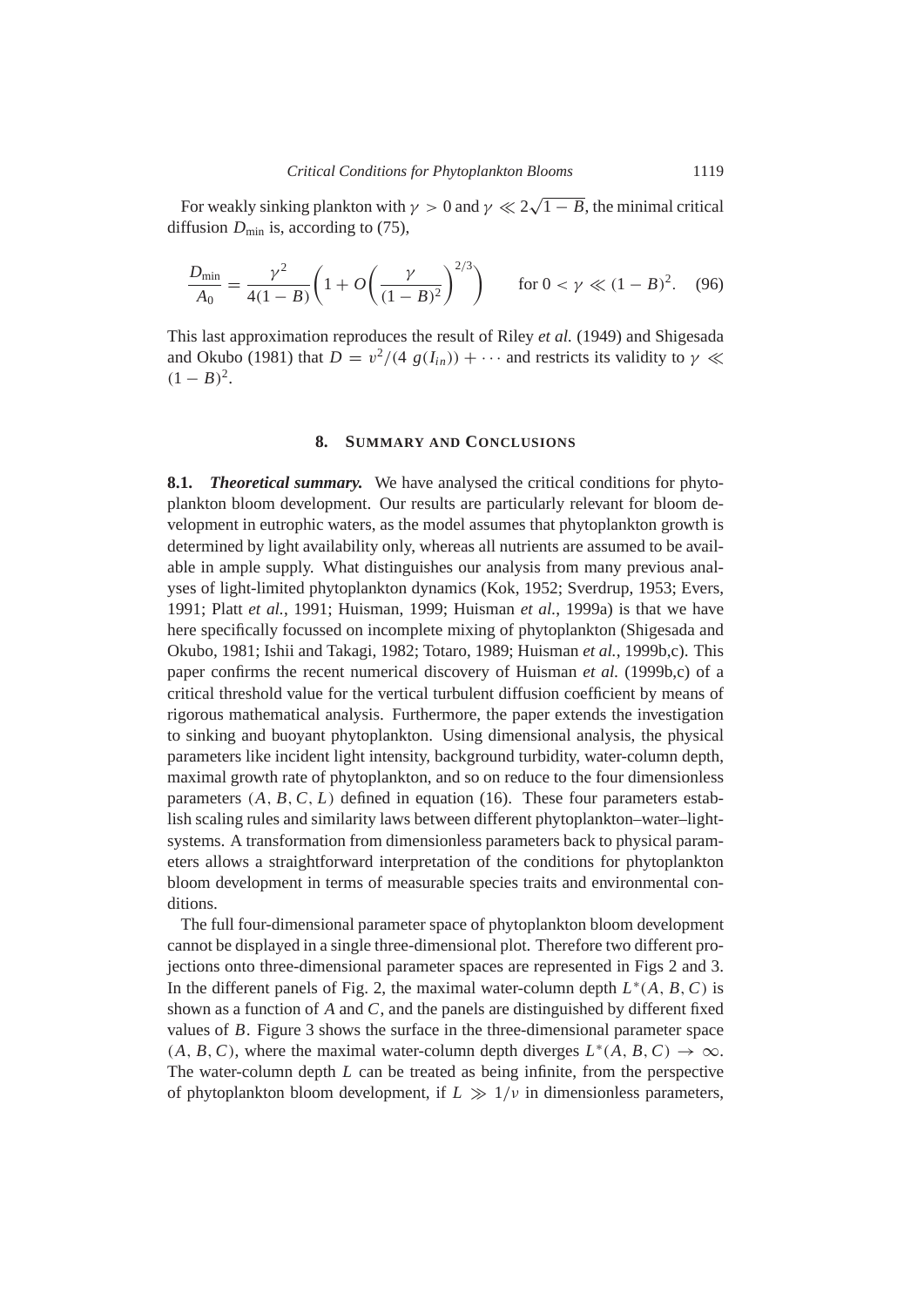or if  $H \gg D/$ √  $4\ell D + v^2$  in physical parameters. Various analytical results and asymptotic expansions for the phase boundaries of phytoplankton bloom development, in terms of the dimensionless parameters, are derived in Section [6.](#page-13-0)

In Section [7,](#page-17-0) these results are transformed back to physical parameters, and the complete scenario of critical diffusion vs critical depth is visualized in Fig. [5,](#page-19-0) as well as evaluated analytically. We emphasize that the three different types of diagrams of critical depth vs critical diffusion in Fig. [5](#page-19-0) are distinguished by two parameters only, namely *B* and  $\gamma$ . The parameter  $B = \ell/(aI_{in}^{\alpha})$  is the ratio between death and reproduction rate of the phytoplankton at the surface, and  $\gamma$  =  $v\alpha K_{bg}/(aI_{in}^{\alpha})$  is the ratio between sinking velocity times light absorption coefficient and the reproduction rate at the surface.

Our analysis was restricted to growth equations in the form of [\(6\)](#page-4-0) and [\(9\)](#page-4-3). This choice kept the dimensionless parameter space four-dimensional, and allowed our transformation to Bessel functions and the use of their tabulated properties. An analysis of more complex growth equations in the form of [\(7\)](#page-4-1) or [\(8\)](#page-4-2) would add an additional 10th physical parameter *c*, which would make the dimensionless parameter space five-dimensional. In that case, our four-dimensional results with  $\alpha = 1$ would apply to low light conditions only ( $I<sub>in</sub> \ll 1/c$ , to be precise), where the  $g(I)$ function is still in its linear range. However, the nonlinear behaviour of  $g(I)$  for larger *I* can be mimicked by an exponent  $0 < \alpha < 1$  in [\(9\)](#page-4-3), and this form of  $g(I)$ is fully covered by our analysis.

**8.2.** *General summary and conclusions.* From a biological perspective, we found that the conditions for bloom development depend quite sensitively on the specific weight and hence on the vertical velocity of the phytoplankton species concerned. Our results can be characterized as follows:

• Bloom conditions for positively buoyant phytoplankton and neutrally buoyant phytoplankton are summarized in Fig. [5\(](#page-19-0)a). They can develop blooms in highly turbulent waters if the water-column depth is less than the critical depth [\(Sverdrup,](#page-28-0) [1953\)](#page-28-0). They can develop blooms in waters with an intermediate or low turbulent diffusion independent of water-column depth;

• Bloom conditions for sinking phytoplankton with a low to moderate sinking velocity are summarized in Fig. [5\(](#page-19-0)b). They can develop blooms in highly turbulent waters if the water-column depth is less than the critical depth. Also, they can develop blooms in quiet waters if the water-column depth is less than the compensation depth. Finally, in waters where turbulent diffusion has a value between the minimal and the maximal turbulent diffusion, they can develop blooms independent of water-column depth;

• Bloom conditions for sinking phytoplankton with a high sinking velocity are summarized in Fig. [5\(](#page-19-0)c). They cannot develop blooms in deep waters. They can develop blooms in turbulent shallow waters if the water-column depth is less than the critical depth, and in quiet shallow waters if the water column depth is less than the compensation depth.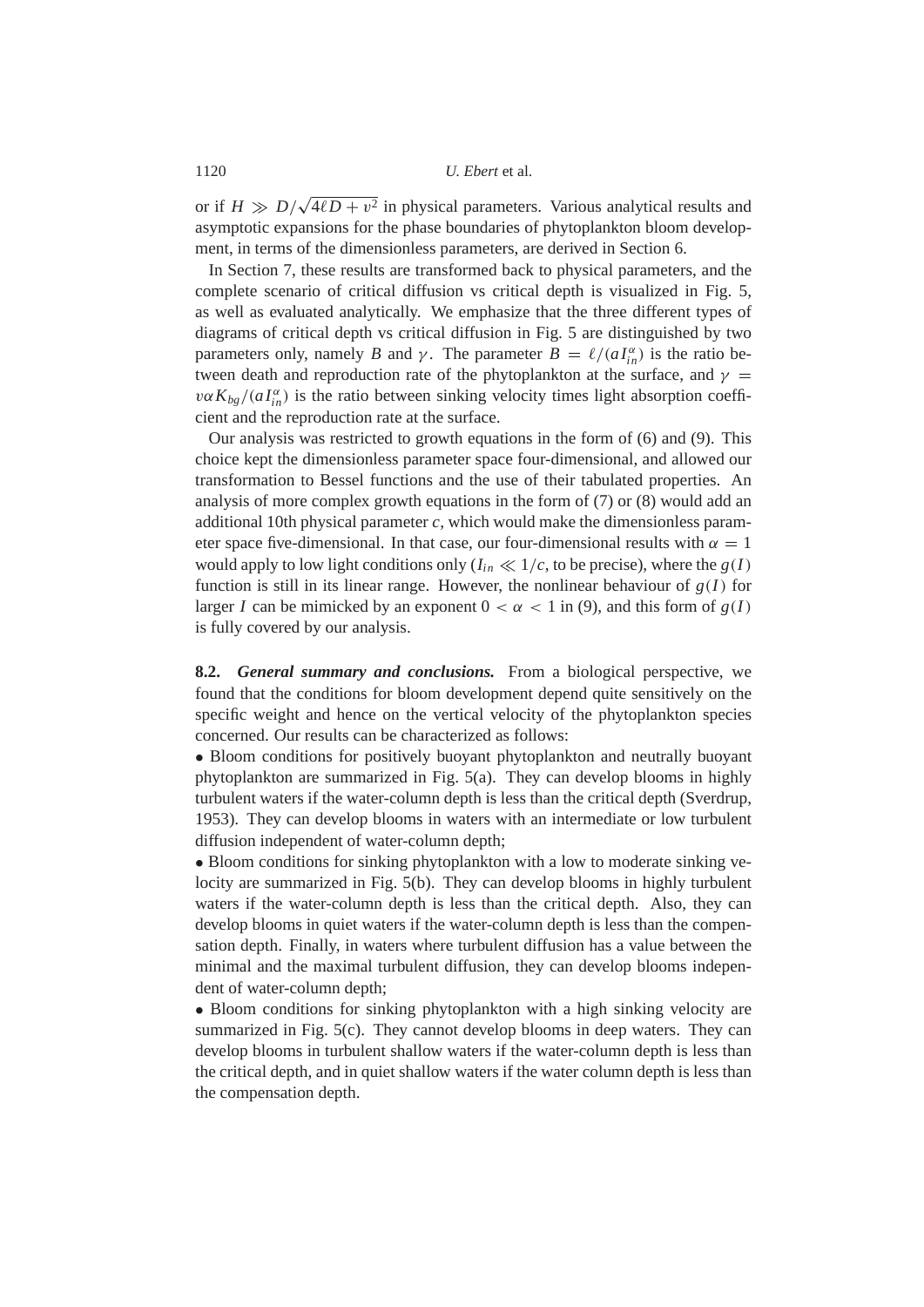Thus, compared to previous work that studied incomplete mixing of neutrally buoyant plankton [\(Huisman](#page-28-7) *et al.*, [1999b,](#page-28-7)[c\)](#page-28-8), this paper shows that sinking phytoplankton species have either two or no critical threshold values for the vertical turbulent diffusion coefficient [Fig.  $5(b)$  $5(b)$  and  $5(c)$ ]. In contrast, positively buoyant and neutrally buoyant phytoplankton always have one critical threshold value for the vertical turbulent diffusion coefficient, since a minimal turbulent diffusion  $D_{\text{min}}$ does not exist for buoyant species [Fig. [5\(](#page-19-0)a)].

Intuitively, these various patterns can be explained by the light requirements of phytoplankton and the position they can obtain in the vertical light gradient. Neither buoyant nor sinking phytoplankton species can persist if vigorous mixing exposes the phytoplankton population to the low depth-averaged light conditions of deep waters [upper right corner in Fig.  $5(a)$  $5(a)$ – $5(c)$ ]. Phytoplankton species with a low sinking velocity cannot persist in deep waters if turbulent diffusion is too low to prevent sinking losses of phytoplankton into the dark [lower right corner in Fig. [5\(](#page-19-0)b) and [5\(](#page-19-0)c)], but these phytoplankton species may persist if turbulent diffusion has intermediate values, because growth rates may then overcome both mixing rates and sinking losses. Phytoplankton species with a high sinking speed cannot persist in deep waters at all, independent of turbulence, because their growth rate is insufficient to compensate for the sinking losses [Fig. [5\(](#page-19-0)c)].

These qualitative considerations together with depth profiles, with some (*D*, *L*) plots of the type of Figs. [5\(](#page-19-0)b) and [5\(](#page-19-0)c) and with population size data between the phase boundaries can be found in [Huisman](#page-27-8) *et al.* [\(2001 or 2002\)](#page-27-8).

Many empirical studies confirm the importance of vertical mixing processes for phytoplankton bloom development [\(Reynolds](#page-28-16) *et al.*, [1983;](#page-28-16) [Jones and Gowen,](#page-28-17) [1990;](#page-28-17) [Cloern,](#page-27-9) [1991;](#page-27-9) [Berman and Shteinman,](#page-27-10) [1998\)](#page-27-10). One interesting example of an indepth study supporting the theory comes from Lake Nieuwe Meer, a deep and eutrophic lake in The Netherlands [\(Visser](#page-28-18) *et al.*, [1996a](#page-28-18)[,b\)](#page-29-2). In former days, the phytoplankton of Lake Nieuwe Meer was dominated by *Microcystis*, a buoyant cyanobacterial species that can form toxic algal blooms. Artificial increase of vertical turbulent diffusion in the lake, by means of large-scale air bubbling, led to the replacement of buoyant *Microcystis* by sinking phytoplankton species, especially several diatoms and the green alga *Scenedesmus* [\(Visser](#page-28-18) *et al.*, [1996a\)](#page-28-18). Consistent with these field observations, laboratory experiments with *Scenedesmus* showed that this sinking species is lost from the water column if turbulent diffusion is too low [\(Visser](#page-29-2) *et al.*, [1996b\)](#page-29-2). Hence, this in-depth study underscores the idea that an increased turbulent mixing of the water column may lead to shifts in species composition from buoyant species towards sinking phytoplankton species, in line with the theory developed here.

As a general message, our model analysis and the given empirical example illustrate that incomplete mixing has a major impact on phytoplankton dynamics. Although incorporation of mixing processes in plankton models is gradually becoming more popular, there are still many models in plankton ecology and oceanography that lack information on the turbulence structure of the water column.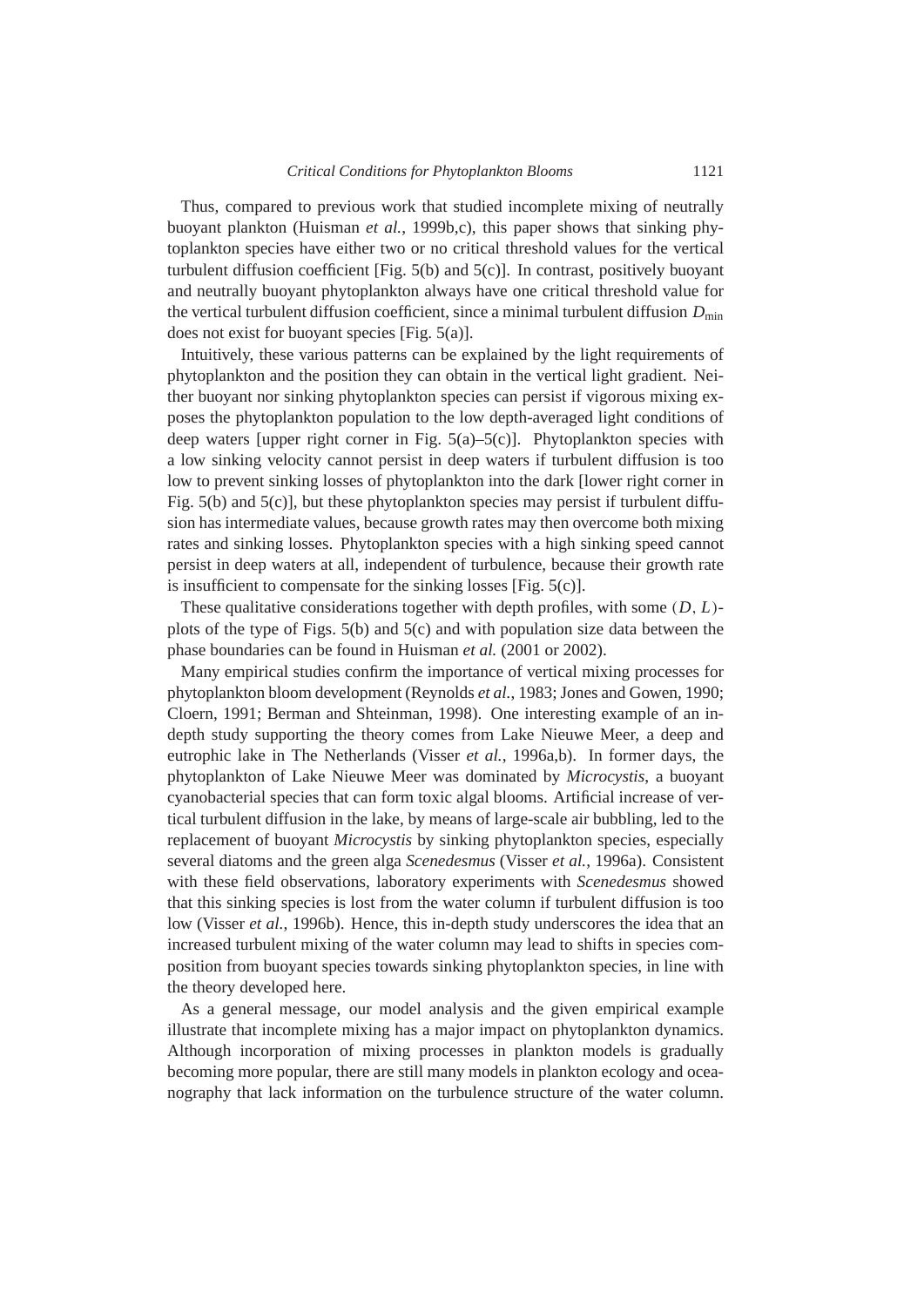Numerous models, sometimes even used as policy tools in water management, simply assume uniform mixing of the phytoplankton populations within the upper water column. Our mathematical analysis suggests that such simplified model approaches, that neglect the turbulence structure of the water column, might seriously underestimate opportunities for phytoplankton bloom development.

# **ACKNOWLEDGEMENTS**

We thank the referees for their helpful comments. UE was supported by the Netherlands Organization for Scientific Research NWO, and MA by a TMR-grant of the European Union. BS and JH were supported by the Earth and Life Sciences Foundation (ALW) of NWO.

# **REFERENCES**

- <span id="page-27-6"></span>Abramowitz, M. and I. A. Stegun (1964). *Handbook of Mathematical Functions with Formulas, Graphs and Mathematical Tables*, Nat. Bur. Standards Appl. Series **55**, Washington, D.C.: U.S. Government Printing Office (paperback edition published by Dover, New York).
- <span id="page-27-1"></span>Arrigo, K. R., D. H. Robinson, D. L. Worthen, R. B. Dunbar, G. R. DiTullio, M. VanWoert and M. P. Lizotte (1999). Phytoplankton community structure and the drawdown of nutrients and CO<sub>2</sub> in the Southern Ocean. *Science* 283, 365–367.
- <span id="page-27-10"></span>Berman, T. and B. Shteinman (1998). Phytoplankton development and turbulent mixing in Lake Kinneret (1992–1996). *J. Plankton Res.* **20**, 709–726.
- <span id="page-27-4"></span>Britton, N. F. and U. Timm (1993). Effects of competition and shading in planktonic communities. *J. Math. Biol.* **31**, 655–673.
- <span id="page-27-9"></span>Cloern, J. E. (1991). Tidal stirring and phytoplankton bloom dynamics in an estuary. *J. Mar. Res.* **49**, 203–221.
- <span id="page-27-5"></span>Denny, M. W. (1993). *Air and Water: The Biology and Physics of Life's Media*, Princeton: Princeton University Press.
- <span id="page-27-2"></span>DiTullio, G. R., J. M. Grebmeier, K. R. Arrigo, M. P. Lizotte, D. H. Robinson, A. Leventer, J. P. Barry, M. L. VanWoert and R. B. Dunbar (2000). Rapid and early export of Phaeocystis antarctica blooms in the Ross Sea, Antarctica. *Nature* **404**, 595–598.
- <span id="page-27-7"></span>Evers, E. G. (1991). A model for light-limited continous cultures: growth, shading, and maintenance. *Biotechnol. Bioeng.* **38**, 254–259.
- <span id="page-27-0"></span>Falkowski, P. G., R. T. Barber and V. Smetacek (1998). Biogeochemical controls and feedbacks on ocean primary production. *Science* **281**, 200–206.
- <span id="page-27-3"></span>Huisman, J. (1999). Population dynamics of light-limited phytoplankton: microcosm experiments. *Ecology* **80**, 202–210.
- <span id="page-27-8"></span>Huisman, J., M. Arrayás, U. Ebert and B. Sommeijer (2001 or 2002). How do sinking phytoplankton species manage to persist? *Am. Naturalist* [to appear].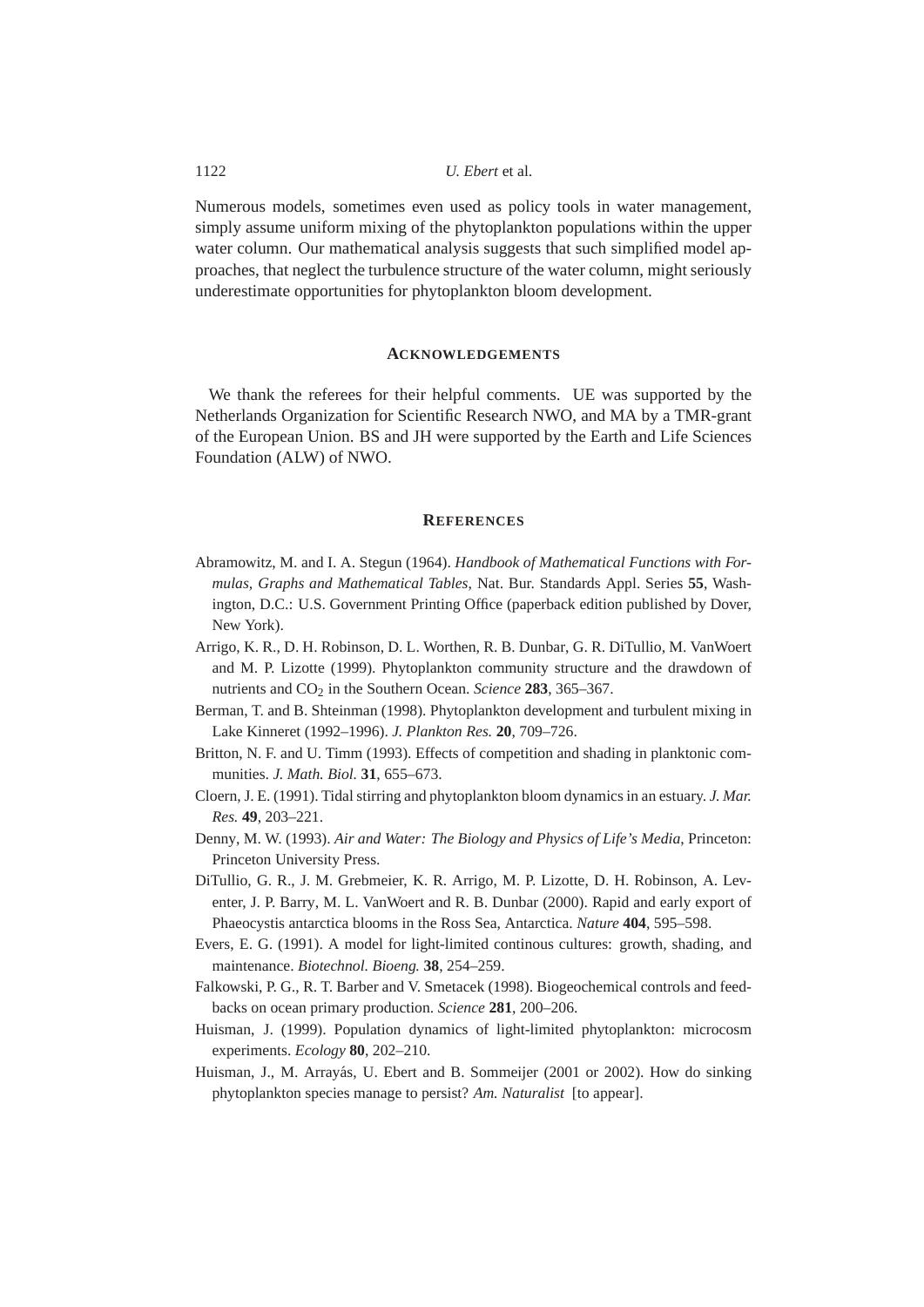- <span id="page-28-3"></span>Huisman, J., R. R. Jonker, C. Zonneveld and F. J. Weissing (1999a). Competition for light between phytoplankton species: experimental tests of mechanistic theory. *Ecology* **80**, 211–222.
- <span id="page-28-7"></span>Huisman, J., P. van Oostveen and F. J. Weissing (1999b). Critical depth and critical turbulence: two different mechanisms for the development of phytoplankton blooms. *Limnology and Oceanography* **44**, 1781–1788.
- <span id="page-28-8"></span>Huisman, J., P. van Oostveen and F. J. Weissing (1999c). Species dynamics in phytoplankton blooms: incomplete mixing and competition for light. *Am. Naturalist* **154**, 46–68.
- <span id="page-28-2"></span>Huisman, J. and F. J. Weissing (1994). Light-limited growth and competition for light in well-mixed aquatic environments: an elementary model. *Ecology* **75**, 507–520.
- <span id="page-28-15"></span>Ishii, H. and I. Takagi (1982). Global stability of stationary solutions to a nonlinear diffusion equation in phytoplankton dynamics. *J. Math. Biol.* **16**, 1–24.
- <span id="page-28-17"></span>Jones, K. J. and R. J. Gowen (1990). Influence of stratification and irradiance regime on summer phytoplankton composition in coastal and shelf seas of the British Isles (UK). *Estuarine Coastal and Shelf Science* **30**, 557–568.
- <span id="page-28-14"></span>Kok, B. (1952). On the efficiency of Chlorella growth. *Acta Botanica Neerlandica* **1**, 445–467.
- <span id="page-28-10"></span>Landau, L. D. and E. M. Lifshitz (1966). *Course of Theoretical Physics, Vol. 6: Fluid Dynamics, 3rd edn*, Oxford: Pergamon.
- <span id="page-28-12"></span>Monod, J. (1950). La technique de culture continue, theorie et applications. *Annales de l'Institut Pasteur (Paris)* **79**, 390–410.
- <span id="page-28-9"></span>Okubo, A. (1980). *Diffusion and Ecological Problems: Mathematical Models*, Berlin: Springer.
- <span id="page-28-1"></span>Platt, T., D. F. Bird and S. Sathyendranath (1991). Critical depth and marine primary production. *Proceedings of the Royal Society of London B* **246**, 205–217.
- <span id="page-28-13"></span>Platt, T., C. L. Gallegos and W. G. Harrison (1980). Photoinhibition of photosynthesis in natural assemblages of marine phytoplankton. *J. Mar. Res.* **38**, 687–701.
- <span id="page-28-11"></span>Reynolds, C. S. (1984). *The Ecology of Freshwater Phytoplankton*, Cambridge: Cambridge University Press.
- <span id="page-28-16"></span>Reynolds, C. S., S. W. Wiseman, B. M. Godfrey and C. Butterwick (1983). Some effects of artificial mixing on the dynamics of phytoplankton populations in large limnetic enclosures. *J. Plankton Res.* **5**, 203–234.
- <span id="page-28-4"></span>Riley, G. A., H. Stommel and D. F. Bumpus (1949). Quantitative ecology of the plankton of the western North Atlantic. *Bull. Bingham Oceanographic Collection* **12**, 1–169.
- <span id="page-28-5"></span>Shigesada, N. and A. Okubo (1981). Analysis of the self-shading effect on algal vertical distribution in natural waters. *J. Math. Biol.* **12**, 311–326.
- <span id="page-28-0"></span>Sverdrup, H. U. (1953). On conditions for the vernal blooming of phytoplankton. *Journal du Conseil Permanent International pour l'Exploration de la Mer* **18**, 287–295.
- <span id="page-28-6"></span>Totaro, S. (1989). Mutual shading effect on algal distribution: a nonlinear problem. *Nonlinear Anal. Theory Methods Appl.* **13**, 969–986.
- <span id="page-28-18"></span>Visser, P. M., B. W. Ibelings, B. van der Veer, J. Koedood and L. R. Mur (1996a). Artificial mixing prevents nuisance blooms of the cyanobacterium Microcystis in Lake Nieuwe Meer, The Netherlands. *Freshwater Biol.* **36**, 435–450.